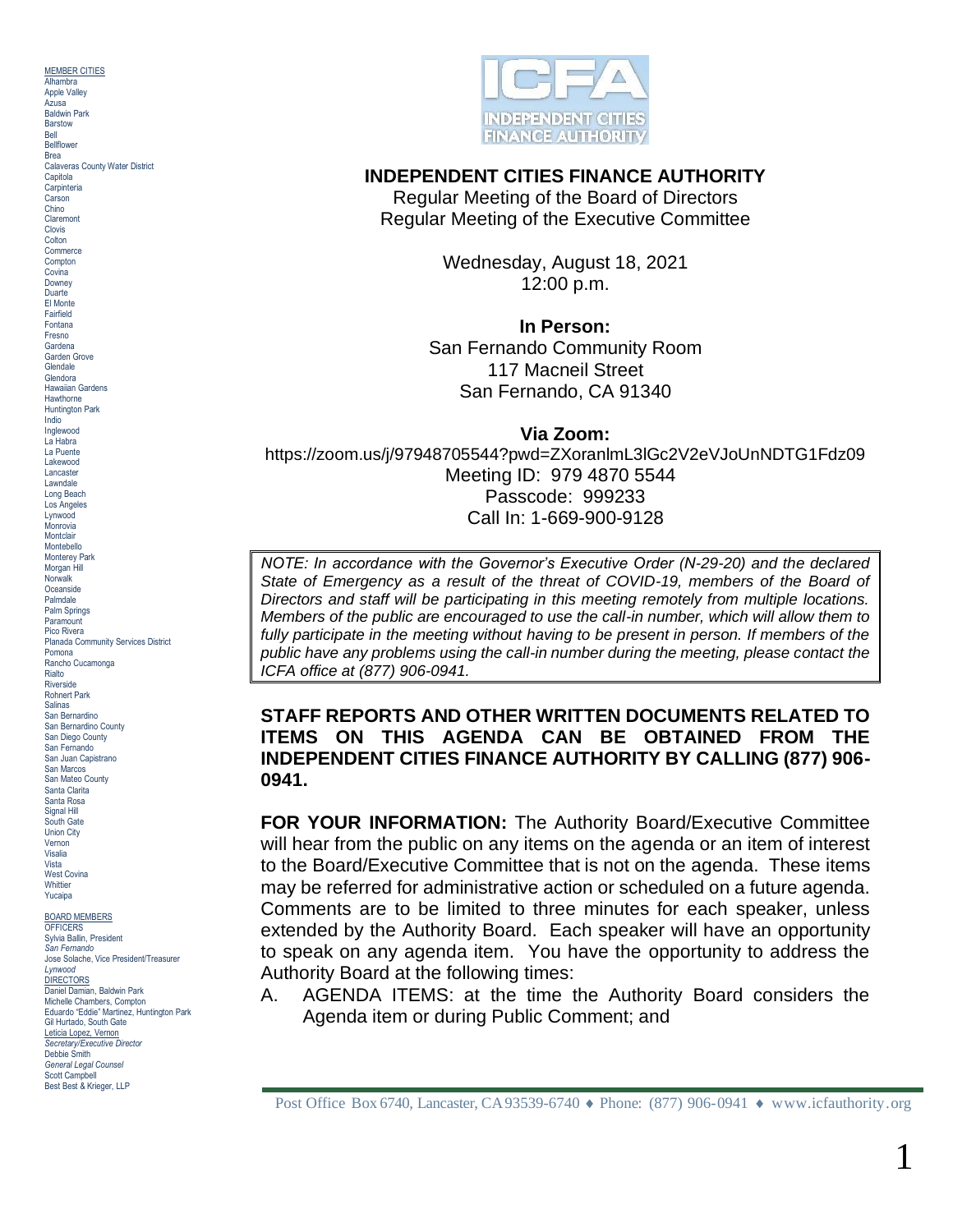- B. NON-AGENDA ITEMS: During Public Comment comments will be received for a maximum 30-minute period; any additional requests will be heard following the completion of the Agenda; and
- C. PUBLIC HEARINGS: at the time of the Public Hearing
- **I. CALL TO ORDER.** *(Page 4)*
- **II. ROLL CALL.** *(Page 4)*
- **III. AMENDMENTS OR ADJUSTMENTS TO THE AGENDA.** *(Page 4)*
- **IV. PUBLIC COMMENTS:** At this time the public shall have an opportunity to comment on any non-agenda item relevant to the jurisdiction of the Authority. Reasonable time limits are imposed on each topic and each speaker. In accordance with the provisions of the Ralph M. Brown Act (GC § 54950 et seq.), no action or discussion may take place by the Board of any items not on the posted agenda. The Board may respond to statements made or questions asked and may direct staff to report back on the topic at a future meeting. *(Pages 4-5)*

## **V. NEW BUSINESS.**

- A. Approval Of Minutes Of The July 26, 2021 Board Of Directors Meeting. (*Pages 5 & 12- 16) RECOMMEND APPROVAL*
- B. Approval Of The Refinancing Of A Manufactured Home Community By ICFA For Millennium Housing Of California And Its Affiliates, Coach Of San Diego, Inc., And Millennium Housing Corporation, Located In The City Of Carpinteria, County Of Santa Barbara. *(Pages 5-8 & 17-18) RECOMMEND APPROVAL*
- C. Approval/Adoption Of Resolution No. 2012-4 (A Resolution Of The Board Of Directors/Executive Committee Of The Independent Cities Finance Authority Authorizing The Issuance In One Or More Series Of Its Not To Exceed \$16,500,000 Aggregate Principal Amount Of Independent Cities Finance Authority Mobile Home Park Revenue Refunding Bonds (Vista de Santa Barbara Mobilehome Park) Series 2021A And Mobile Home Park Subordinate Revenue Refunding Bonds (Vista de Santa Barbara Mobilehome Park) Series 2021B (Federally Taxable), And Approving Certain Documents And Authorizing Certain Actions In Connection Therewith). *(Pages 8-9 & 19-24) RECOMMEND APPROVAL/ADOPTION*
- D. Approval Of The Financial Accounting For The Period July 1, 2021 To July 31, 2021. *(Pages 9-11). RECOMMEND APPROVAL*
- **VI. COMMENTS FROM BOARD MEMBERS.** *(Page 11)*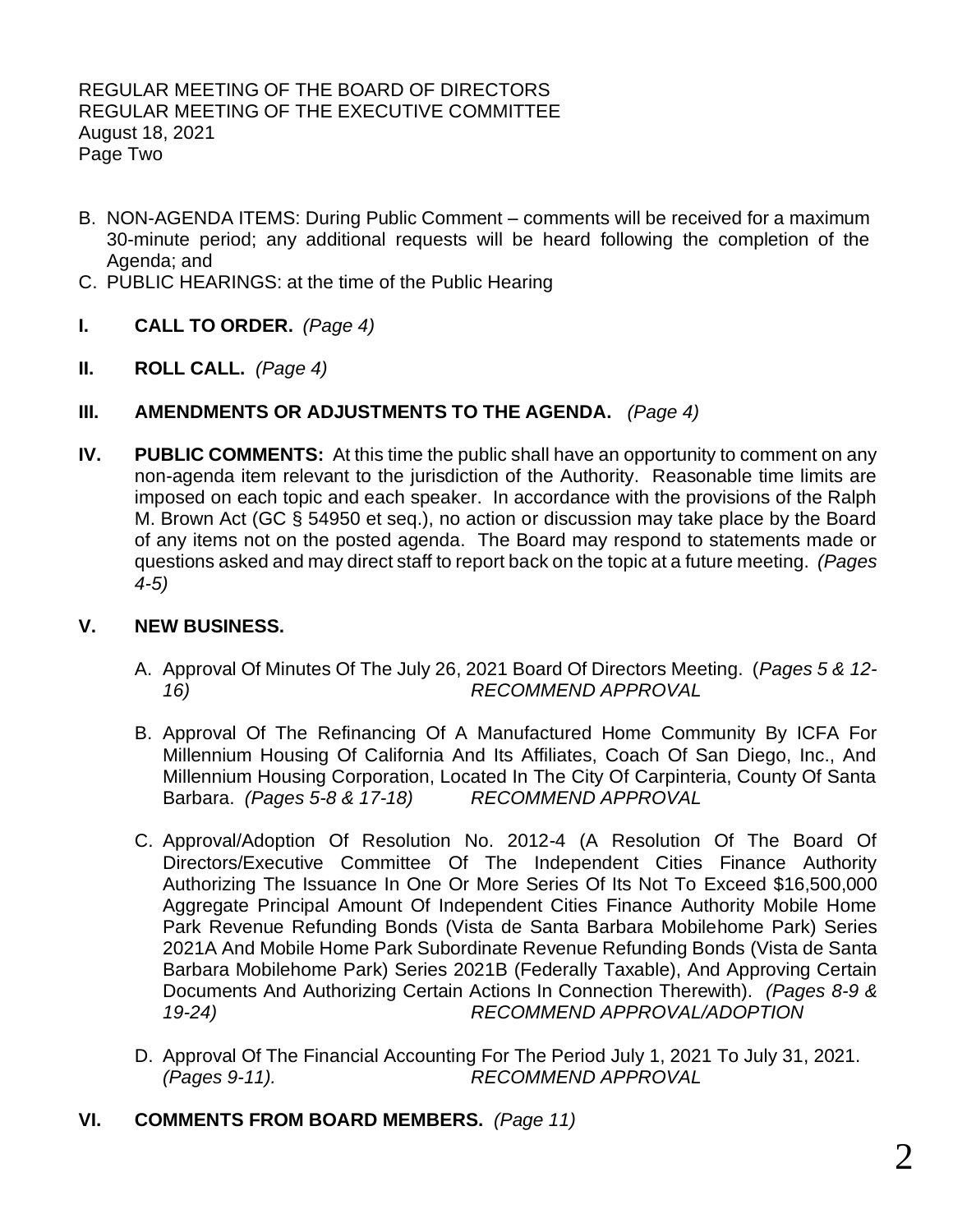REGULAR MEETING OF THE BOARD OF DIRECTORS REGULAR MEETING OF THE EXECUTIVE COMMITTEE August 18, 2021 Page Three

# **VII. MATTERS FROM STAFF.** *(Page 11)*

**VIII. ADJOURNMENT.** *(Page 11)*

The public shall have an opportunity to comment on any item as each item is considered by the Board/Executive Committee and prior to action being taken. Agenda reports are available at the Independent Cities Finance Authority office upon request by calling (877) 906-0941.

NOTICE: New items will not be considered after 1:00 p.m. unless the Board of Directors/Executive Committee votes to extend the time limit. Any items on the agenda that are not completed will be forwarded to the next regular Board of Directors/Executive Committee meeting.

IN COMPLIANCE WITH THE AMERICAN DISABILITIES ACT, IF YOU NEED SPECIAL ASSISTANCE TO PARTICIPATE IN THIS MEETING, PLEASE CONTACT THE INDEPENDENT CITIES FINANCE AUTHORITY AT (877) 906-0941. NOTIFICATION 48 HOURS PRIOR TO THE MEETING WILL ENABLE THE INDEPENDENT CITIES FINANCE AUTHORITY TO MAKE REASONABLE ARRANGEMENTS TO ENSURE ACCESSIBILITY TO THIS MEETING.

# *NOTE TO CITY CLERKS:*

*Please post this Meeting Notice as you would a City Council agenda.*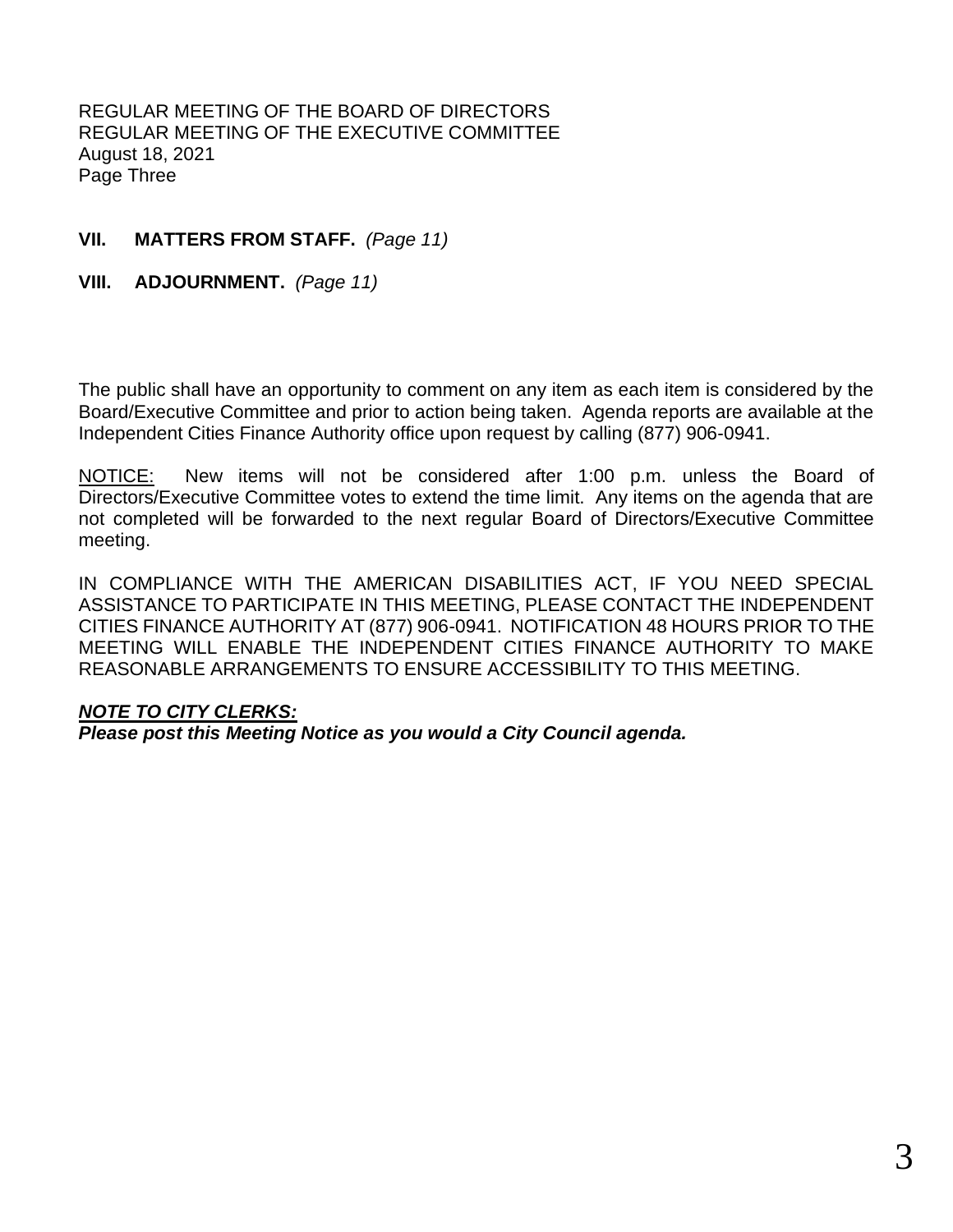## **INDEPENDENT CITIES FINANCE AUTHORITY REGULAR MEETING OF THE BOARD OF DIRECTORS REGULAR MEETING OF THE EXECUTIVE COMMITTEE**

**August 18, 2021 – 12:00 p.m.**

# **AGENDA SUMMARY**

# **I. CALL TO ORDER.**

# **II. ROLL CALL.**

A. MATERIAL ENCLOSED:

None.

B. COMMENTS:

A roll call of the following member cities will be conducted:

City of Baldwin Park City of San Fernando City of Compton<br>
City of Huntington Park<br>
City of Huntington Park<br>
City of Vernon City of Huntington Park City of Lynwood

C. RECOMMENDATION:

None.

# **III. AMENDMENTS OR ADJUSTMENT TO THE AGENDA.**

A. MATERIAL ENCLOSED:

None.

B. COMMENTS:

None.

C. RECOMMENDATION:

None.

# **IV. PUBLIC COMMENT.**

A. MATERIAL ENCLOSED:

None.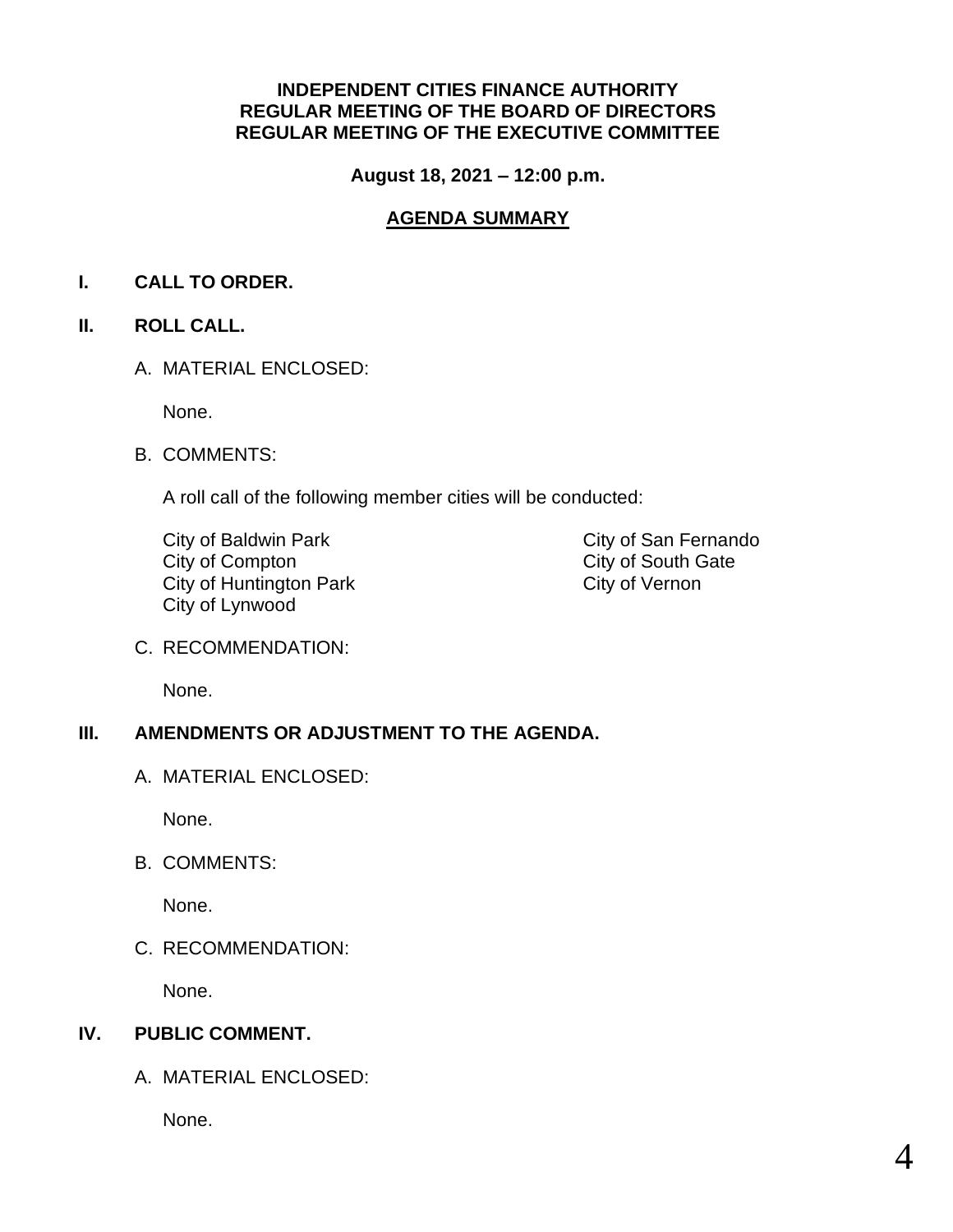## B. COMMENTS:

At this time the public shall have an opportunity to comment on any non-agenda item relevant to the jurisdiction of the Authority. Reasonable time limits are imposed on each topic and each speaker. In accordance with the provisions of the Ralph M. Brown Act (GC § 54950 et seq.), no action or discussion may take place by the Board of any items not on the posted agenda. The Board may respond to statements made or questions asked and may direct staff to report back on the topic at a future meeting.

C. RECOMMENDATION:

None.

# **V. NEW BUSINESS.**

## **A. APPROVAL OF MINUTES OF THE JULY 26, 2021 BOARD OF DIRECTORS MEETING.**

A. MATERIAL ENCLOSED: **(PAGES 12-16)**

Minutes of the July 26, 2021 Board of Directors meeting.

B. COMMENTS:

None.

C. RECOMMENDATION:

Approve the minutes of the July 26, 2021 Board of Directors meeting.

- **B. APPROVAL OF THE REFINANCING OF A MANUFACTURED HOME COMMUNITY BY ICFA FOR MILLENNIUM HOUSING OF CALIFORNIA AND ITS AFFILIATES, COACH OF SAN DIEGO, INC. AND MILLENNIUM HOUSING CORPORATION, LOCATED IN THE CITY OF CARPINTERIA, COUNTY OF SANTA BARBARA.**
	- A. MATERIAL ENCLOSED: **(PAGES 17-18)**

Pictures of Vista de Santa Barbara Mobilehome Park.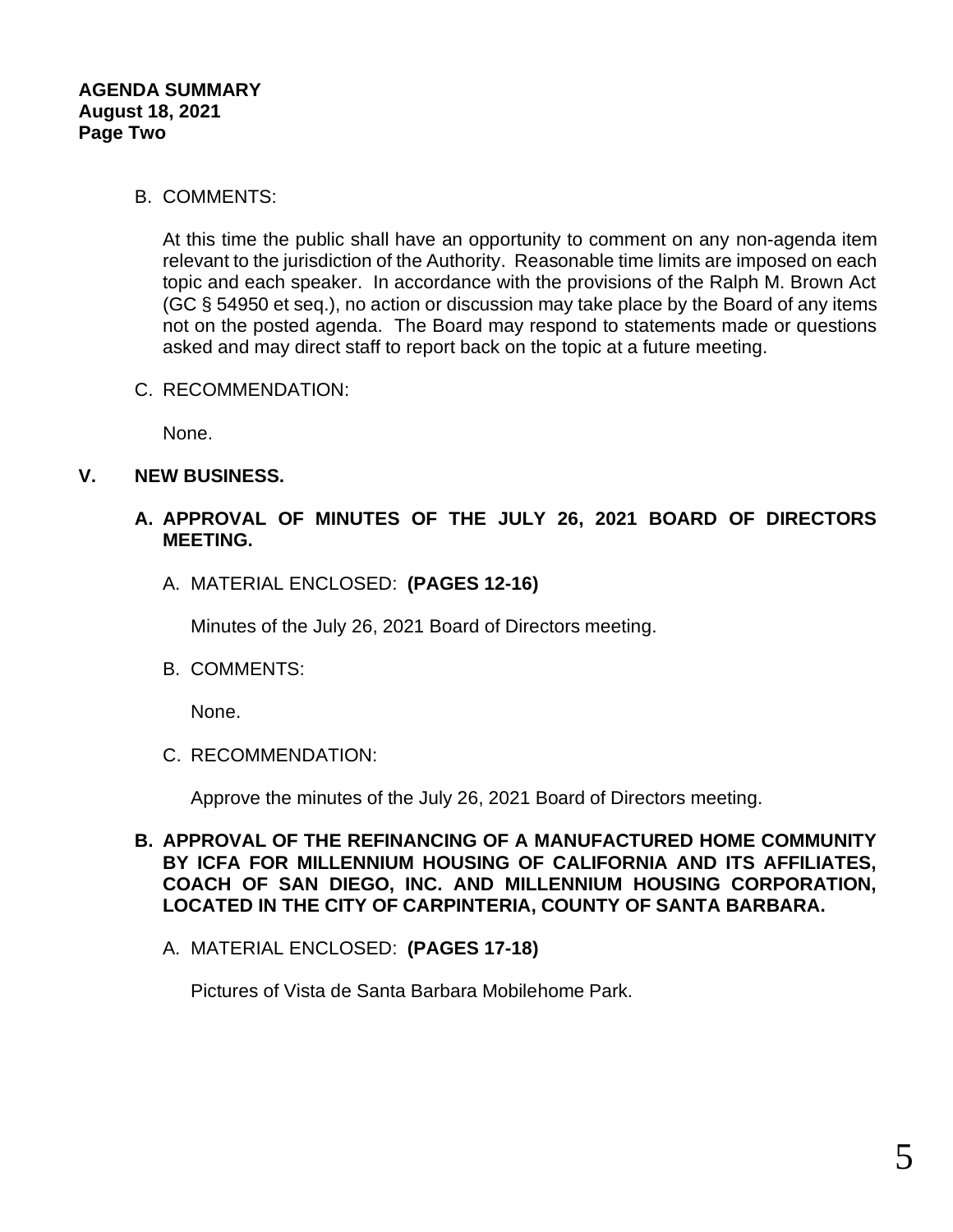### B. COMMENTS:

#### Proposal:

To refinance a manufactured home community in the City of Carpinteria, County of Santa Barbara (Vista de Santa Barbara Mobilehome Park), located at 6180 Via Real, Carpinteria, on behalf of Millennium Housing.

Vista de Santa Barbara Mobilehome Park is a private 124-space, community mobile home park, including single and double wide homes, on double wide lots and is spread over 17 acres. The Park is a beautiful, 55 and older age-restricted community in Carpinteria. Amenities include: greenbelts; mountain views (and ocean views from some homes); a 2,576 square foot community center with an assembly room, kitchen, library & billiards; pool & spa; wide streets; and large landscaped homesites. The Park is 5 minutes from Carpinteria's shops and restaurants, 2 miles from an AMTRAK station, and 15 minutes from downtown Santa Barbara.

Millennium Housing purchased the park in September of 2013 through ICFA. Millennium is now seeking to refinance the park in order to take advantage of lower interest rates which will generate more reserves and cash flow for the Park.

By way of background, Millennium Housing of California and its affiliates have facilitated the purchase and/or refunding of twenty-four manufactured home communities through ICFA. The parks are located in the cities of Capitola, Carpinteria, Clovis, Fresno, Hermosa Beach, Morgan Hill, Moss Beach, Palm Springs, Rohnert Park, Salinas, San Juan Capistrano, San Marcos, Santa Rosa, Union City, and Yucaipa. In addition, Augusta Communities has purchased five separate manufactured home communities through ICFA in the cities of Montclair, Visalia, and Yucaipa.

The purchase by nonprofits of nearly 6,000 manufactured home community spaces will have been financed by ICFA to date.

### **Financing Team:**

The financing team for this transaction is as follows: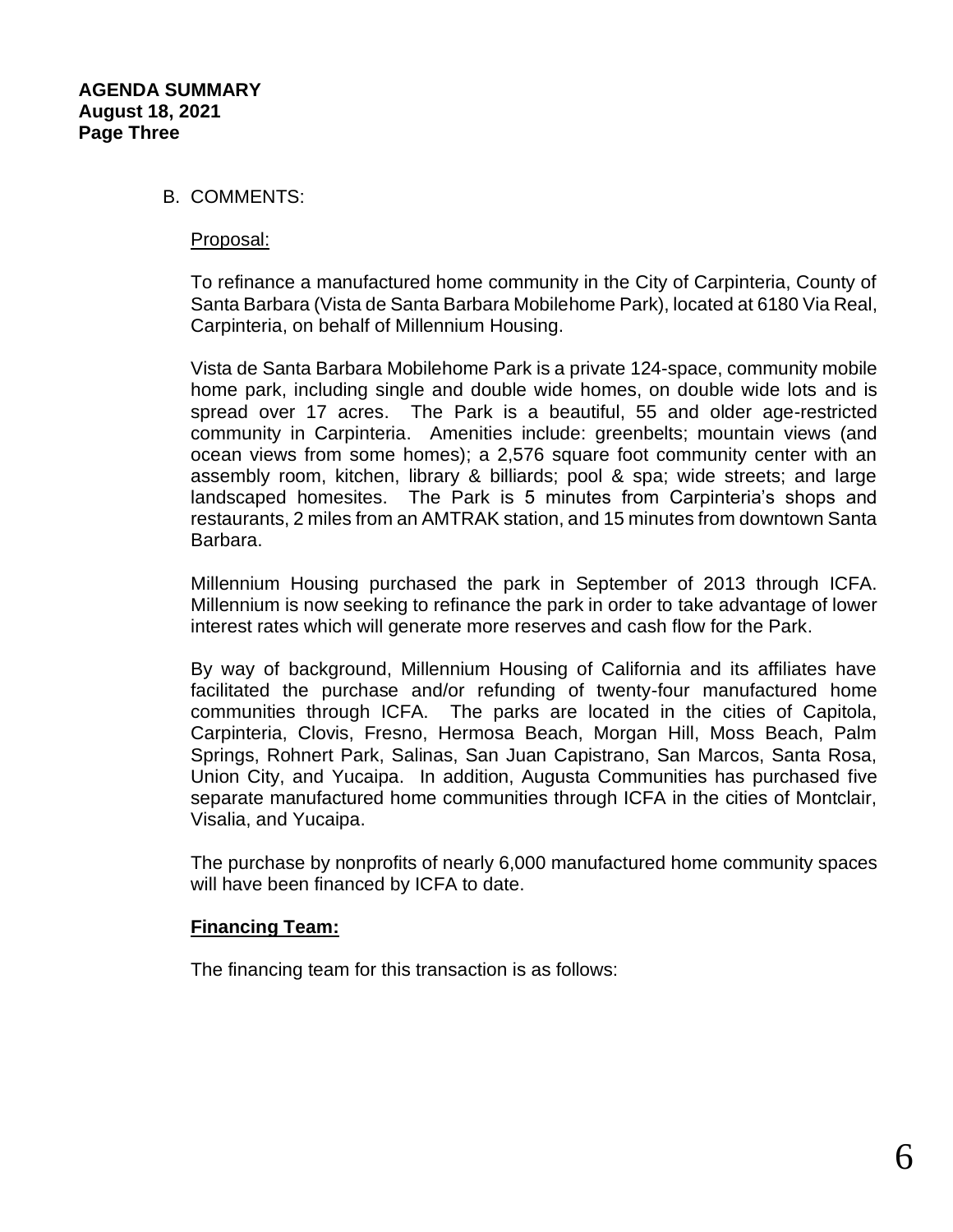## **AGENDA SUMMARY August 18, 2021 Page Four**

| Participant                                | Firm                                        |
|--------------------------------------------|---------------------------------------------|
| <b>Issuer</b>                              | <b>Independent Cities Finance Authority</b> |
| <b>Issuer's Counsel</b>                    | Best Best & Krieger LLP                     |
| <b>Bond Counsel</b>                        | Gilmore & Bell P.C.                         |
| Underwriter                                | Newcomb Williams Financial Group            |
|                                            | (Securities offered through Stinson         |
|                                            | Securities, LLC)                            |
| <b>Oversight Agent/Dissemination Agent</b> | Wolf & Company, Inc.                        |
| <b>Trustee</b>                             | U.S. Bank National Association              |
| <b>Trustee's Counsel</b>                   | Dorsey & Whitney LLP                        |
| <b>Borrower</b>                            | <b>Millennium Housing</b>                   |
| <b>Borrower's Counsel</b>                  | Charles & Kane, LLP                         |
| Borrower's 501 (c) (3) Counsel             | Goldfarb & Lipman                           |

# **Costs of Issuance:**

The costs of issuance will be covered partially by the funds from the issue that are permitted to be used for this purpose by federal guidelines. The financing of this project is estimated generally as follows (please note that these numbers are preliminary and are subject to change):

|                                             |                 |                | Issue           |
|---------------------------------------------|-----------------|----------------|-----------------|
| <b>SOURCES OF FUNDS</b>                     | Series A        | Series B       | Summary         |
| Par Amount of Bonds                         | \$13,820,000.00 | \$1,000,000.00 | \$14,820,000.00 |
| <b>Reoffering Premium</b>                   | 1,029,623.60    |                | 1,029,623.60    |
| Transfers from Prior Issue Debt Service     | 287,480.00      |                | 287,480.00      |
| Funds                                       |                 |                |                 |
| <b>Transfers from Prior Issue DSR Funds</b> | 614,756.00      |                | 614,756.00      |
| Prior Issue Revenue Fund                    | 5,000.00        |                | 5,000.00        |
| Prior Issue Admin Fund                      | 1,882.00        |                | 1,882.00        |
| Prior Issue Surplus Fund                    | 197,364.00      |                | 197,364.00      |
| Prior Issue Unrestricted Rental Asst. Fund  | 13,600.00       |                | 13,600.00       |
| <b>TOTAL SOURCES</b>                        | 15,969,705.60   | 1,000,000.00   | 16,969,705.60   |
|                                             |                 |                |                 |
| <b>USES OF FUNDS</b>                        |                 |                |                 |
| Total Underwriter's Discount (1.500%)       | 207,300.00      | 15,000.00      | 222,300.00      |
| Costs of Issuance                           | 217,744.28      | 15,755.72      | 233,500.00      |
| <b>Issuer Fee</b>                           | 27,640.00       | 2,000.00       | 29,640.00       |
| Deposit to Debt Service Reserve Fund        | 656,150.00      | 64,650.00      | 720,800.00      |
| (DSRF)                                      |                 |                |                 |
| Deposit to Current Refunding Fund           | 8,586,355.00    |                | 8,586,355.00    |
| Payoff Seller Carry Back                    | 6,250,000.00    |                | 6,250,000.00    |
| <b>Rental Assistance</b>                    | 24,000.00       |                | 24,000.00       |
| <b>Repair and Replacement</b>               |                 | 900,000.00     | 900,000.00      |
| Rounding Amount                             | 516.32          | 2,594.28       | 3,110.60        |
| <b>TOTAL USES</b>                           | 15,969,705.60   | 1,000,000.00   | 16,969,705.60   |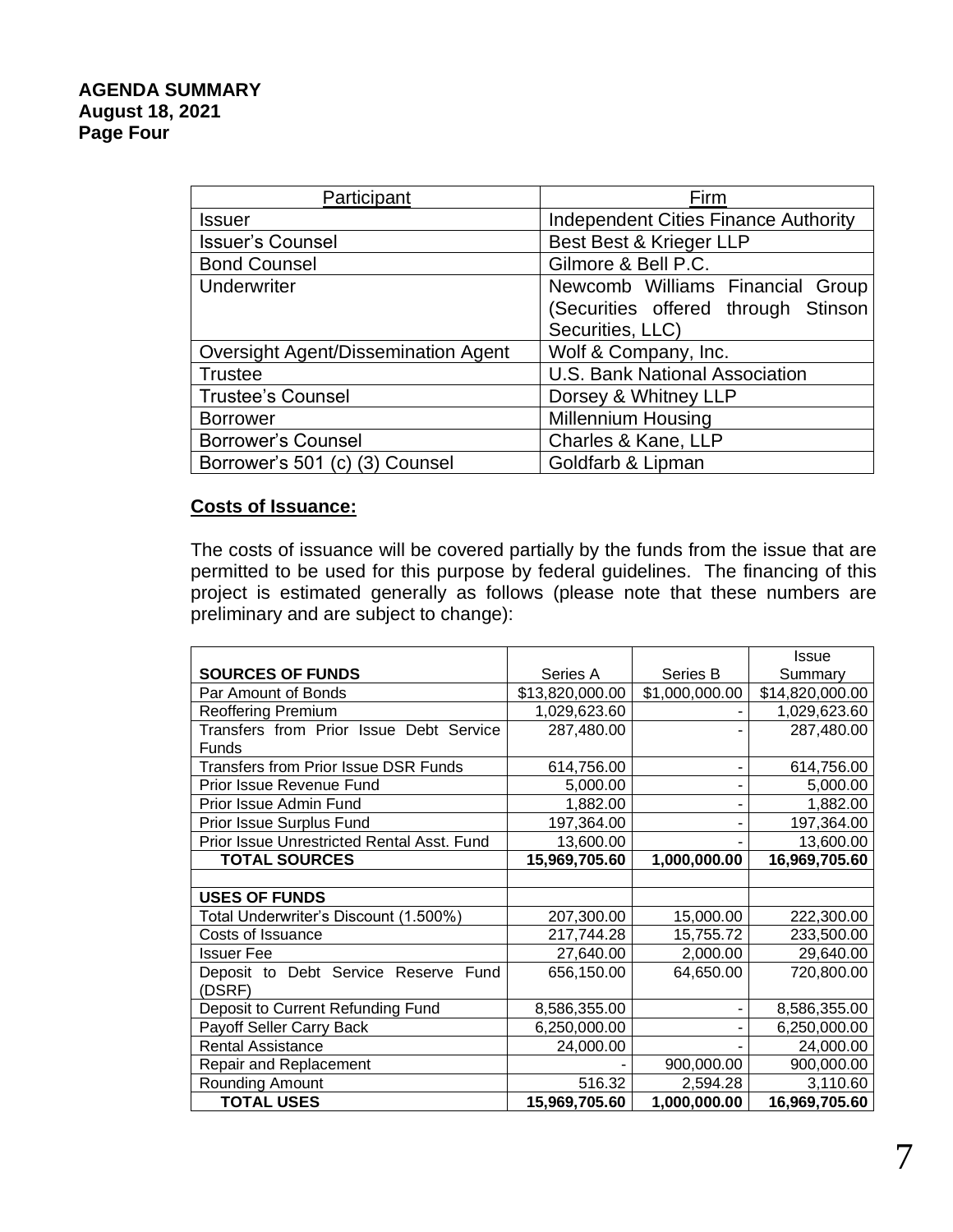## **Bond Documents:**

The ICFA resolution approving the bond documents are enumerated under Agenda Item C.

C. RECOMMENDATION:

Approve all aspects of the proposed project for Vista de Santa Barbara Mobilehome Park.

- **C. APPROVAL/ADOPTION OF RESOLUTION NO. 2021-4 (A RESOLUTION OF THE BOARD OF DIRECTORS/EXECUTIVE COMMITTEE OF THE INDEPENDENT CITIES FINANCE AUTHORITY AUTHORIZING THE ISSUANCE IN ONE OR MORE SERIES OF ITS NOT TO EXCEED \$16,500,000 AGGREGATE PRINCIPAL AMOUNT OF INDEPENDENT CITIES FINANCE AUTHORITY MOBILE HOME PARK REVENUE REFUNDING BONDS (VISTA DE SANTA BARBARA MOBILEHOME PARK) SERIES 2021A AND MOBILE HOME PARK SUBORDINATE REVENUE REFUNDING BONDS (VISTA DE SANTA BARBARA MOBILEHOME PARK) SERIES 2021B (FEDERALLY TAXABLE), AND APPROVING CERTAIN DOCUMENTS AND AUTHORIZING CERTAIN ACTIONS IN CONNECTION THEREWITH).**
	- A. MATERIAL ENCLOSED: **([PAGES 19-24] AND UNNUMBERED BOND DOCUMENTS DELIVERED UNDER SEPARATE COVER)**
		- 1. Resolution 2021-4 **(Pages 19-24)**
		- 2. Indenture of Trust
		- 3. Loan Agreement
		- 4. Regulatory Agreement
		- 5. Administration and Oversight Agreement
		- 6. Preliminary Official Statement
		- 7. Purchase Contract
	- B. COMMENTS:

### **Documents:**

The resolution is included in the packet; the draft bond documents were distributed via email for review. For more details, please refer first to the Preliminary Official Statement and then to the individual documents contained therein.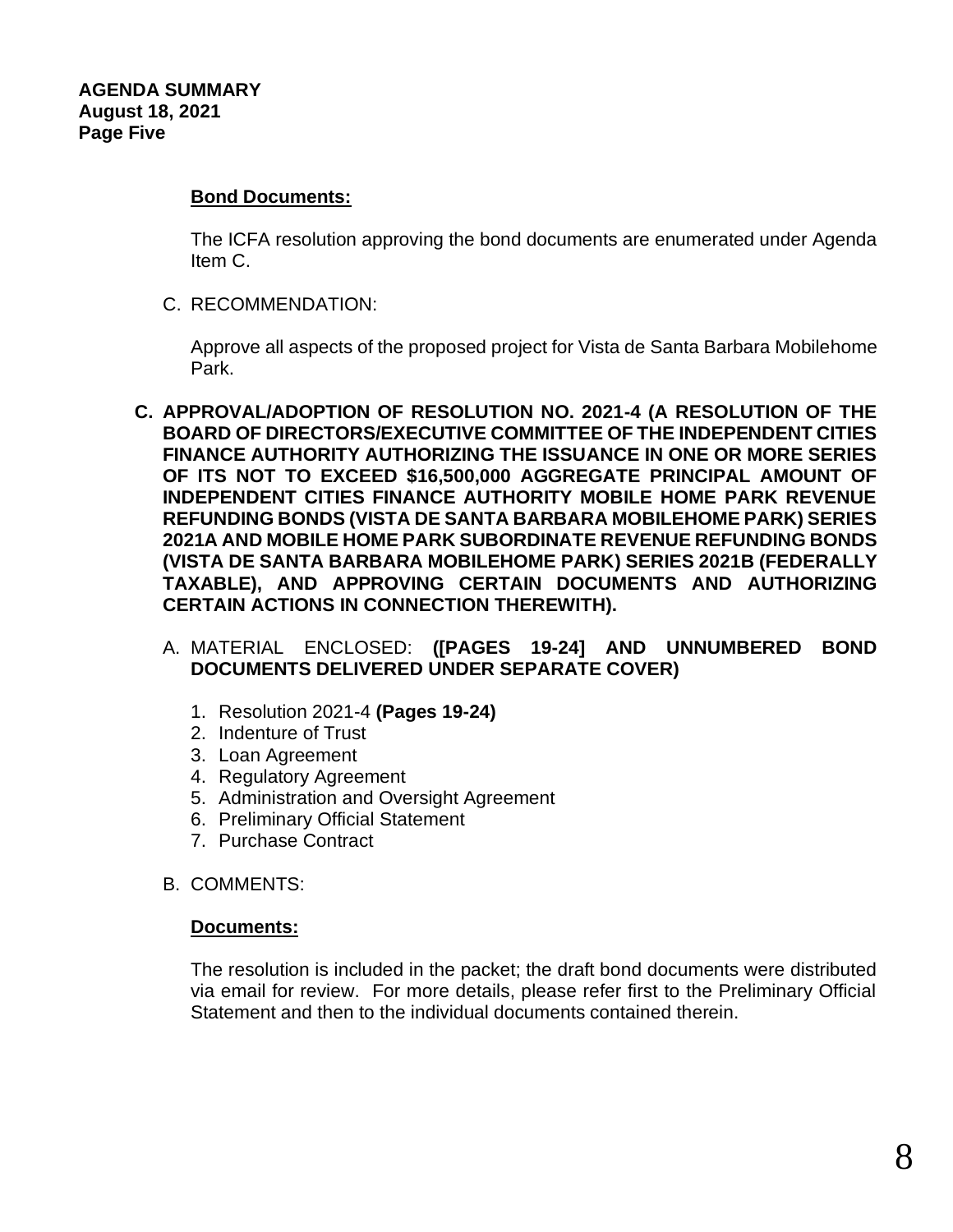# **ICFA Payment and Responsibilities:**

ICFA will receive a fee at closing equal to 20 basis points times the principal amount of the bonds issued. ICFA will thereafter receive an annual fee equal to 10 basis points on the outstanding principal of the bonds as long as the bonds are outstanding. The obligation of Millennium Housing of California to pay these fees is set forth in the Regulatory Agreement.

The bonds are not a financial obligation of the Authority. They are payable solely from revenues from Vista de Santa Barbara Mobilehome Park pledged by Millennium Housing to repayment of the bonds. This pledge is further secured by the Deed of Trust in favor of the Bond Trustee.

Generally, after issuance of the bonds, ICFA's responsibilities will be limited to reviewing reports provided by the Oversight Agent and the Trustee.

## **City of Carpinteria Obligations:**

The City of Carpinteria conducted a TEFRA hearing on August 9, 2021 at which the bond financing by ICFA was approved.

### **Summary:**

The bond documents referred to above may be modified by the President, staff, and General Legal Counsel to the extent necessary to carry out the purposes expressed by the Board of Directors/Executive Committee in Resolution 2021-4 following the distribution of this packet and action by the Board of Directors/Executive Committee.

Any and all questions regarding the myriad of bond documents can be answered by the various consultants participating in the meeting.

## C. RECOMMENDATION:

- 1. Approve/adopt Resolution 2021-4 approving the bond issuance and the various agreements and documents relating thereto; and
- 2. Authorize President Ballin and staff to execute all necessary documents.

# **D. APPROVAL OF FINANCIAL ACCOUNTING FOR THE PERIOD JULY 1, 2021 TO JULY 31, 2021.**

A. MATERIAL ENCLOSED:

None.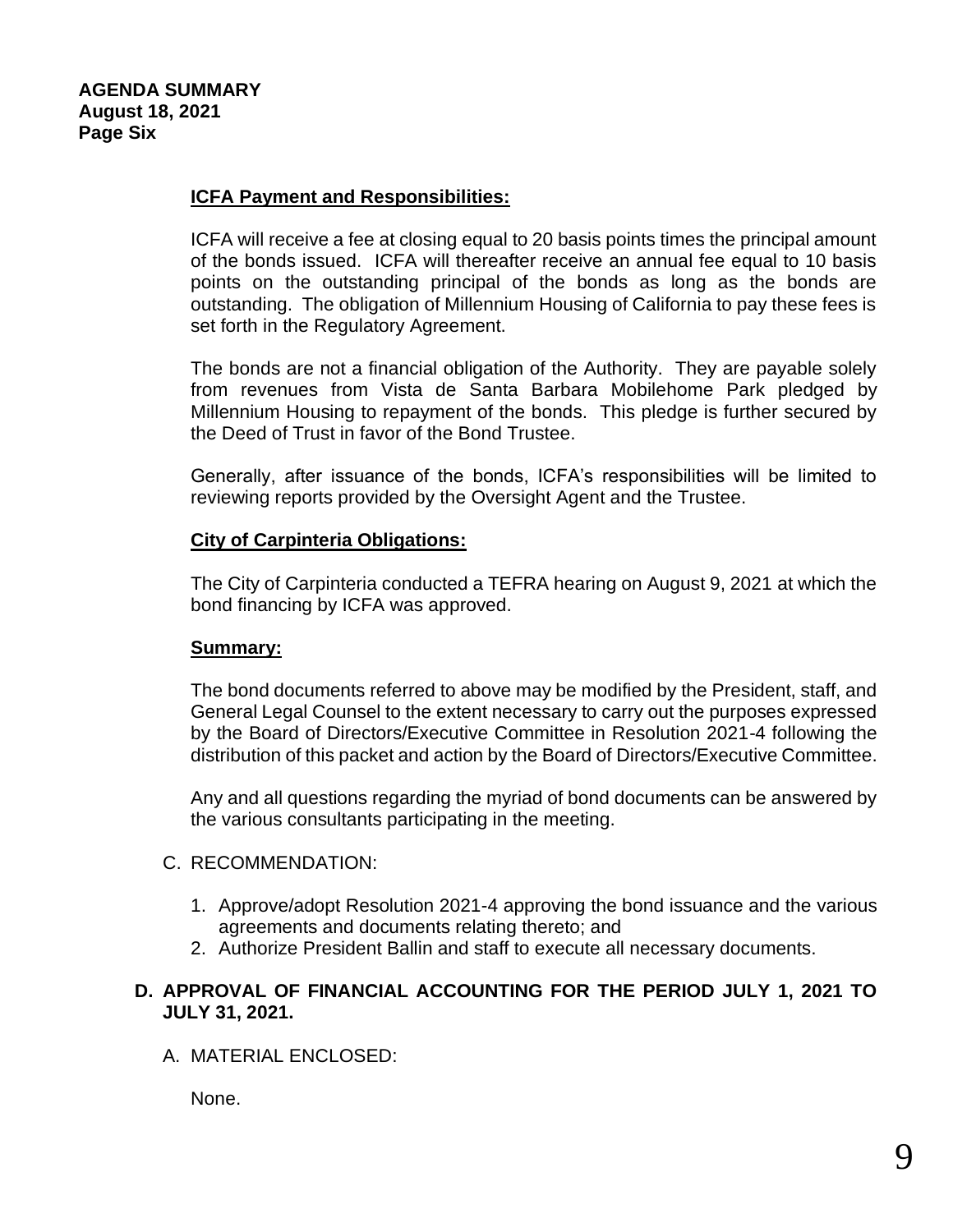## B. COMMENTS:

Receipts for the period July 1, 2021 to July 31, 2021 were as follows:

| \$<br>486.25 |
|--------------|
| 695.83       |
| 795.83       |
| 980.00       |
| 1,101.00     |
| 1,381.66     |
| 1,417.08     |
| 1,590.42     |
| 1,719.17     |
| 2,237.00     |
| 2,490.00     |
| 2,786.25     |
| 2,803.00     |
| \$20,483.49  |
|              |

Expenditures for the period July 1, 2021 to July 31, 2021 were as follows:

| Tripepi Smith (public relations)           | 963.75      |
|--------------------------------------------|-------------|
| Best Best & Krieger (legal services)       | 6,781.15    |
| Smith, Alvarez & Castillo (staff services) | 19,331.25   |
| S&P Global (annual fees)                   | 91.00       |
| FedEx Office (copies)                      | 56.23       |
| Sylvia Ballin (Board meeting)              | 150.00      |
| Michelle Chambers (Board meeting)          | 150.00      |
| Gil Hurtado (Board meeting)                | 150.00      |
| Leticia Lopez (Board meeting)              | 150.00      |
| Robert Lopez (Board meeting)               | 150.00      |
| Eduardo Martinez (Board meeting)           | 150.00      |
| Jose Solache (Board meeting)               | 150.00      |
| <b>TOTAL EXPENDITURES</b>                  | \$28,273.38 |

ICFA account balances as of July 31, 2021 are as follows:

Bank of America - \$225,111.39 LAIF - \$369,690.24

It should be noted that ICFA has one outstanding loan to Augusta Communities in the amount of \$90,000, with an outstanding balance of \$68,154.08.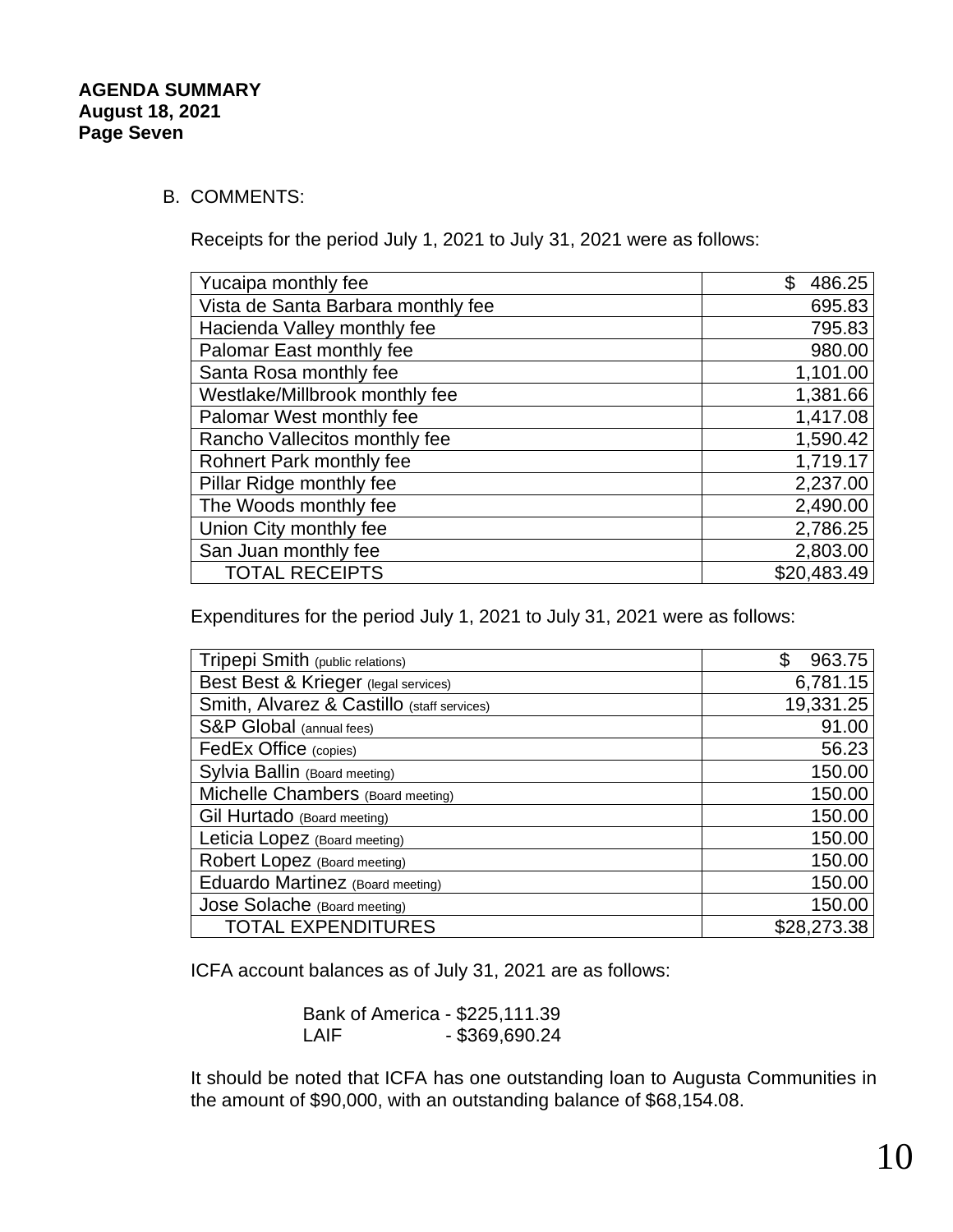# C. RECOMMENDATION:

Approve the financial accounting for the period July 1, 2021 to July 31, 2021.

# **VI. COMMENTS FROM BOARD MEMBERS.**

A. MATERIAL ENCLOSED:

None.

B. COMMENTS:

None.

C. RECOMMENDATION:

None.

# **VII. MATTERS FROM STAFF.**

A. MATERIAL ENCLOSED:

None.

B. COMMENTS:

None.

C. RECOMMENDATION:

None.

**VIII. ADJOURNMENT.**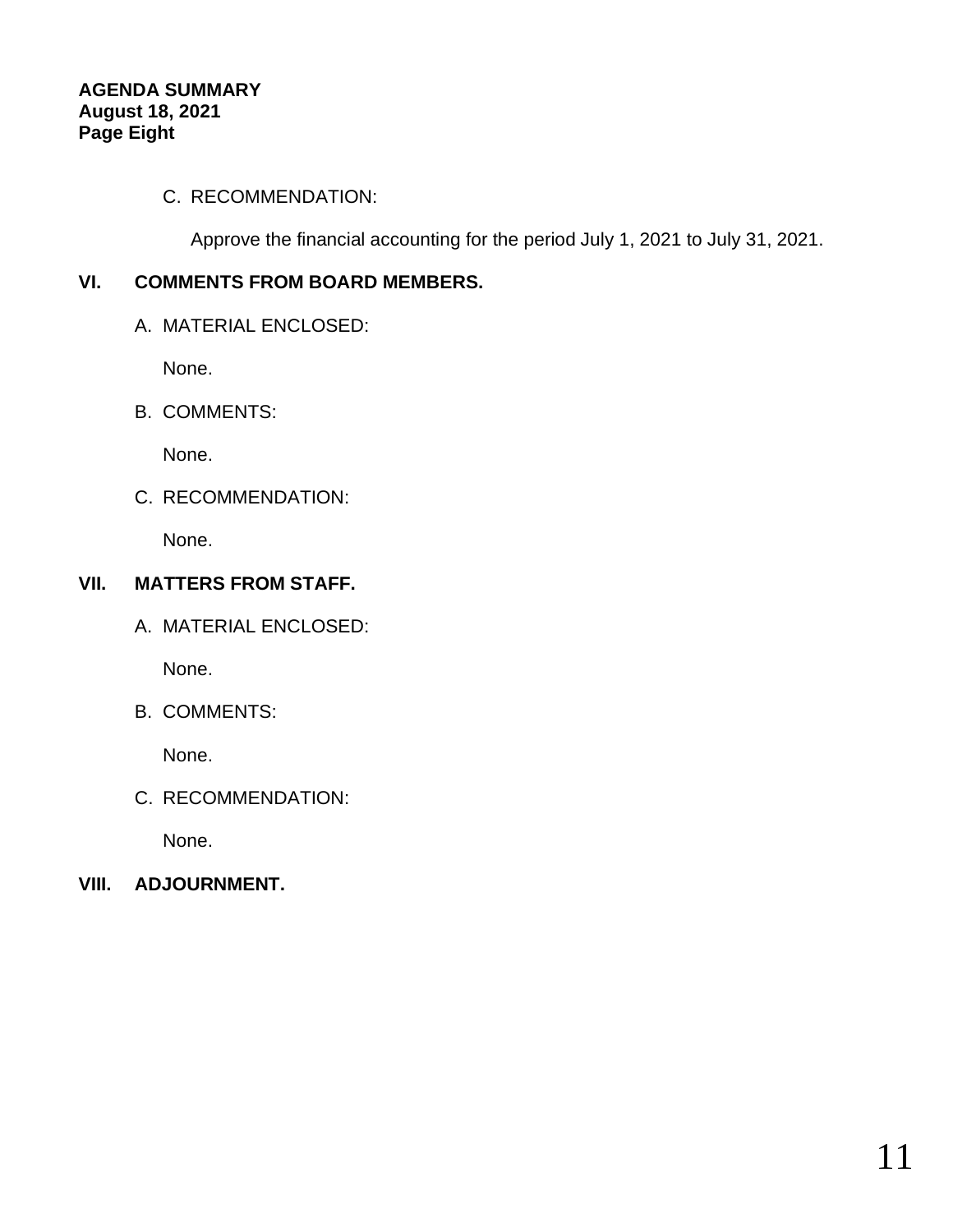#### **INDEPENDENT CITIES FINANCE AUTHORITY**

### **BOARD OF DIRECTORS REGULAR MEETING July 26, 2021**

#### **MINUTES**

#### **I. CALL TO ORDER.**

The regular meeting of the Board of Directors of the Independent Cities Finance Authority (ICFA) was called to order on July 26, 2021 at 12:04 p.m. by President Sylvia Ballin.

#### **II. ROLL CALL.**

#### **Members Of The Executive Committee/Board of Directors Present (Voting)**

| Sylvia Ballin, President      | San Fernando    |
|-------------------------------|-----------------|
| Jose Solache, Vice President/ |                 |
| Treasurer                     | Lynwood         |
| Michelle Chambers             | Compton         |
| Gil Hurtado                   | South Gate      |
| Leticia Lopez                 | Vernon          |
| Robert Lopez                  | Baldwin Park    |
| Eduardo "Eddie" Martinez      | Huntington Park |

#### **Alternate Members Of The Board of Directors Present**

None

#### **Guests Present**

Matt Challis **Huntington Securities** Ralph Holmes **Piper Sandler** 

# Marshall Lin Bayshore Consulting Group Wes Wolf  $W$  Wolf & Company, Inc.

| <b>Staff Present</b> |                                |
|----------------------|--------------------------------|
| Scott Campbell       | Best Best & Krieger LLP        |
| John Rottschaefer    | Best Best & Krieger LLP        |
| Daniell Ochoa        | Smith, Alvarez & Castillo      |
| Debbie Smith         | Smith, Alvarez & Castillo/ICFA |

#### **III. AMENDMENTS OR ADJUSTMENTS TO THE AGENDA.**

There were no amendments or adjustments to the agenda.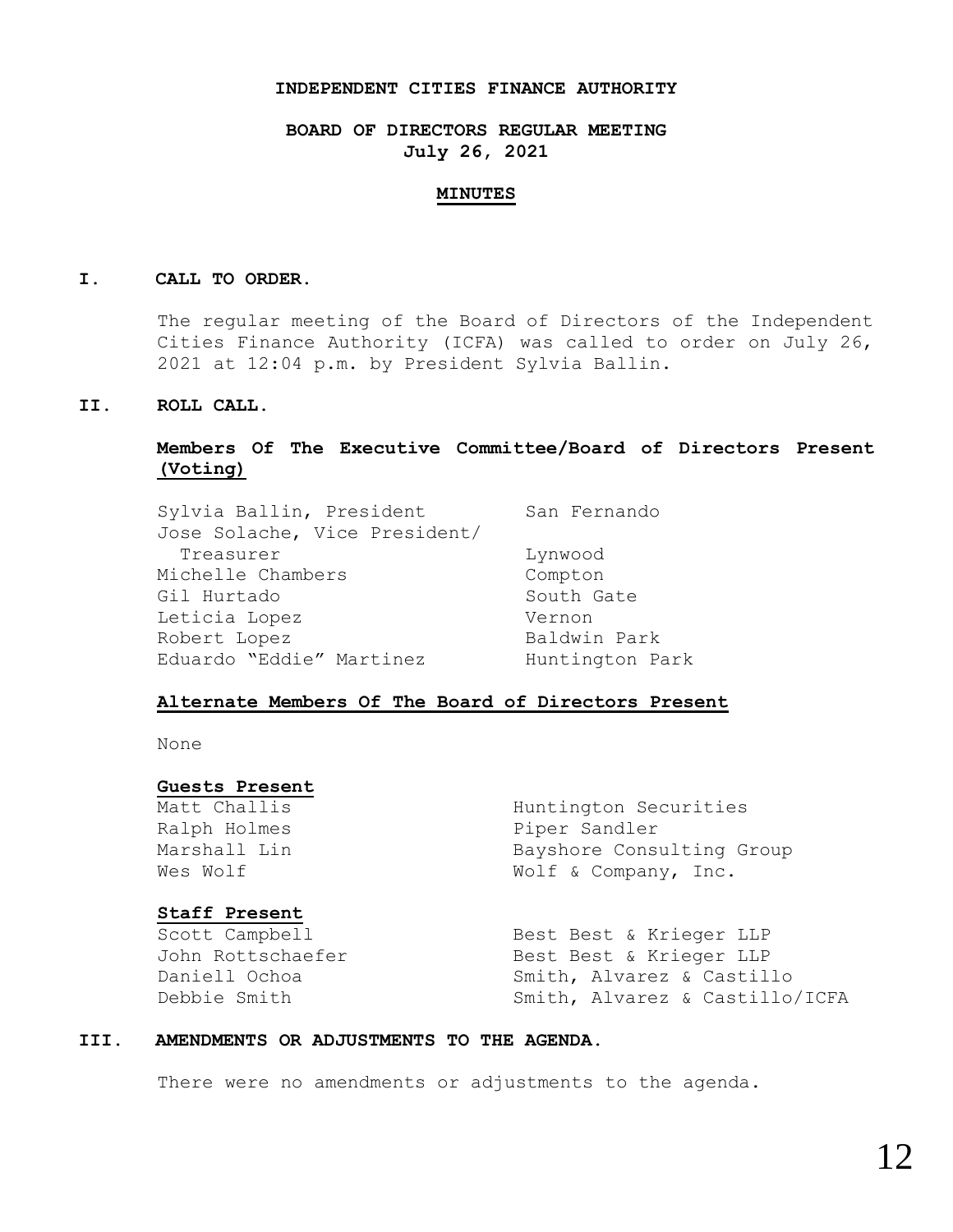**INDEPENDENT CITIES FINANCE AUTHORITY Board of Directors Meeting, July 26, 2021 Page 2**

#### **IV. PUBLIC COMMENTS.**

There were no members of the public who wished to speak.

**V. NEW BUSINESS.**

#### **A. APPROVAL OF THE MINUTES OF THE JUNE 2, 2021 BOARD OF DIRECTORS MEETING.**

It was moved by Jose Solache, seconded by Leticia Lopez, and carried by the following roll call vote to approve the minutes of the June 2, 2021 Board of Directors meeting:

AYES: Sylvia Ballin (San Fernando), Michelle Chambers (Compton), Gil Hurtado (South Gate), Leticia Lopez (City of Vernon), Robert Lopez (Baldwin Park), Eduardo Martinez (Huntington Park), Jose Solache (Lynwood) NOES: None ABSTAIN: None ABSENT: None

#### **B. DISCUSSION AND APPROVAL OF AN ICFA WORKFORCE HOUSING AND FINANCING PROGRAM.**

Staff reported generally as follows:

Knowing of ICFA's focus of providing affordable housing to residents of the State, Marshall Lin of Bayshore Consulting Group approached ICFA with a unique idea -- that of a workforce housing program -- which can be defined as a program to assist those individuals and families who earn too much to qualify for affordable housing, but don't make quite enough to afford the current market rents.

Staff also noted that after reviewing bond documents of two other similar programs that are in place, Scott Campbell and John Rottschaefer of Best Best & Krieger determined that this is a program that would serve the public purpose of ICFA.

The time was turned over to Marshall Lin of Bayshore Consulting Group, Matt Challis of Huntington Securities, and Ralph Holmes of Piper Sandler who went through a powerpoint presentation describing the proposed program in detail.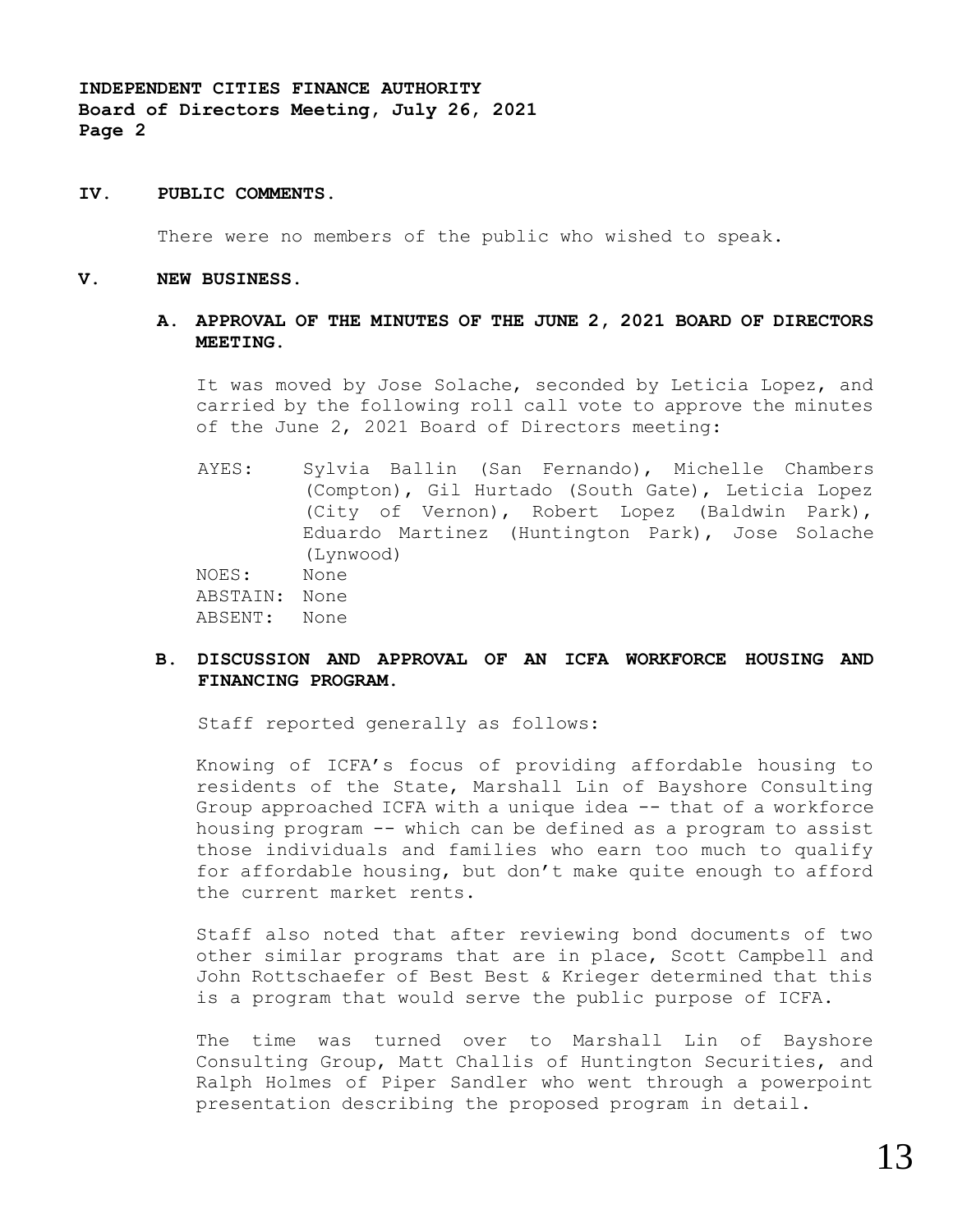### **INDEPENDENT CITIES FINANCE AUTHORITY Board of Directors Meeting, July 26, 2021 Page 3**

California has had a shortage of affordable rental and ownership housing units for many years. This shortage has become particularly critical in the Southern California and Bay Area regions of the State. With the demise of "Redevelopment Agencies" some years ago, the State lost its most effective funding source for increasing the supply of low- and moderate-income rental units and for sale housing by using its mandated housing set aside that required at least 20 percent of tax increment dollars be used to increase and improve the supply of low- and moderate-income housing units.

Over the last few years, California's housing crisis has become even more critical as the availability of buildable sites has significantly decreased for not only single-family housing units, but also for multifamily housing rental units as well. As the supply of buildable sites has decreased, the prices of those sites that are available have doubled and tripled in value. As the supply of housing opportunities has decreased, rental rates have increased to such high levels that it has significantly impacted the average working family's ability to afford a safe, decent living unit.

A 2018 report from the California Department of Housing and Community Development (HCD) most recent projections show a need for over one million more housing units, however, only a fraction of the necessary units are being created. Given the high cost of construction and the lack of desirable building sites, this has severely limited the construction of affordable housing units for both rental and ownership.

Affordable housing is typically financed with tax-exempt private activity bonds and low-income housing tax credits; however, these subsidies are limited to projects that restrict units for residents earning less than 60% of the area median income (AMI) and, in certain cases, up to 80% of AMI.

State leaders, as well as individual cities and counties, have also recognized a serious shortage of workforce housing for those individuals and families that fall into the "missing middle" in that they earn too much to qualify for traditional affordable housing, but not enough to afford rising market rate rents within an easy commuting distance from where they work. This type of housing for individuals and families earning 80% and 120% of AMI is sometimes referred to as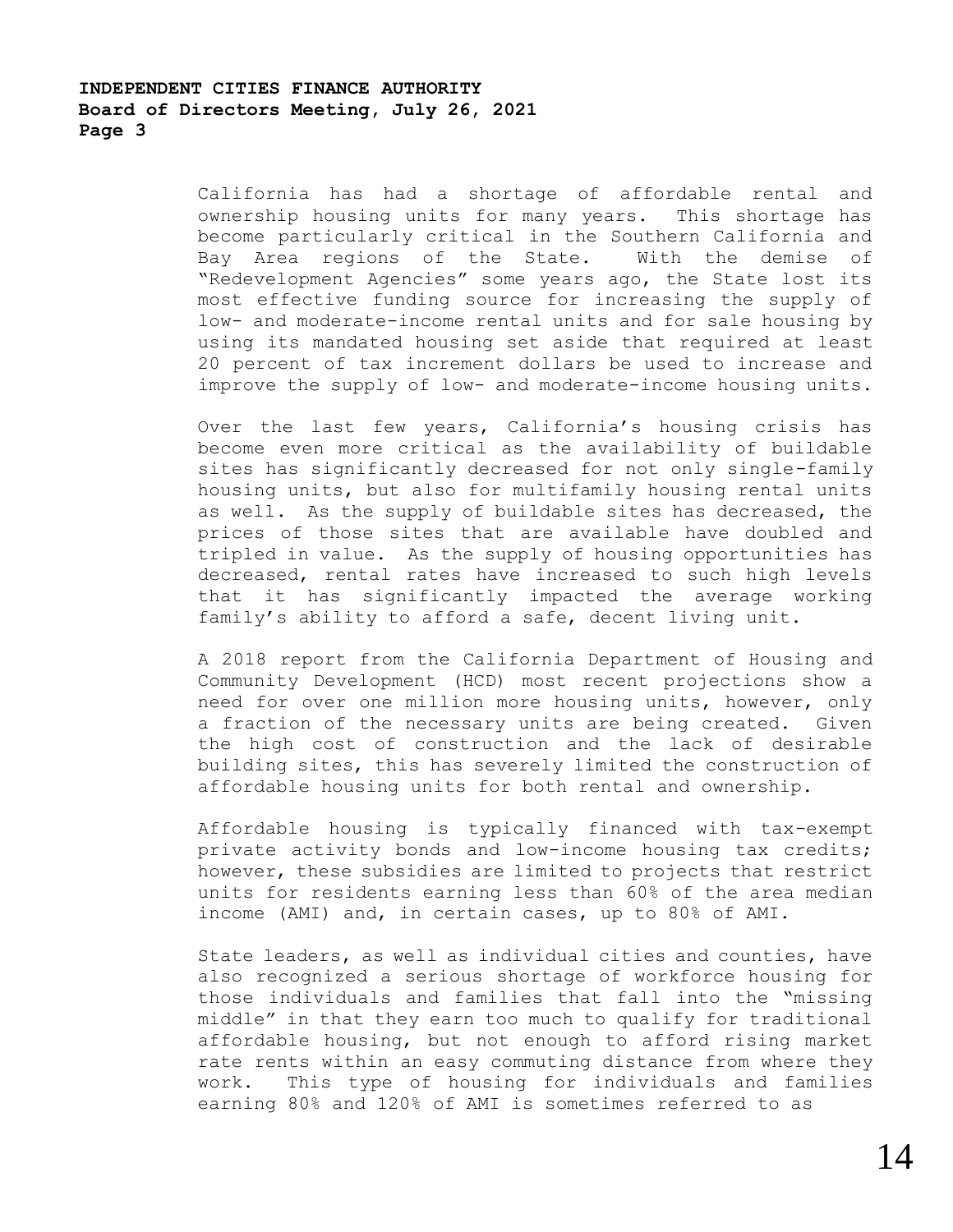## **INDEPENDENT CITIES FINANCE AUTHORITY Board of Directors Meeting, July 26, 2021 Page 4**

middle-income or moderate-income housing. Unfortunately, workforce housing is not eligible for tax credits, private activity bonds, or most other federal, state, or local subsidies.

ICFA is in a unique position to assist its members in increasing the amount of workforce housing by offering an effective non-bureaucratic bond issuance process.

There were numerous questions from Board Members about State mandated housing requirements, the definition of affordable housing, property taxes, occupancy and the fact that no tenant will be displaced, structure of the bonds, market rates, etc.

Scott Campbell and John Rottschaefer noted that the program will have built in safeguards to protect ICFA, and further noted that cities will not be required to incur any costs as all costs will be supported from the rents received from the property. It was also indicated that each proposal will be brought before the ICFA Board of Directors for approval.

President Ballin thanked Mr. Lin, Mr. Challis, and Mr. Holmes for bringing this concept to ICFA and expressed the need for ICFA to branch out and conduct business a little differently.

There being no further questions/discussion, it was moved by Jose Solache, seconded by Gil Hurtado and unanimously carried by the following roll call vote to: 1) authorize staff and legal counsel to work with the team noted above to initiate an ICFA workforce housing program by contacting firms that are actively engaged in the development and implementation of workforce housing; and 2) authorize staff and legal counsel to work with the team on developing all aspects of the program, including an MOU, a streamlined review and acquisition process, and a long-term marketing plan:

AYES: Sylvia Ballin (San Fernando), Michelle Chambers (Compton), Gil Hurtado (South Gate), Leticia Lopez (City of Vernon), Robert Lopez (Baldwin Park), Eduardo Martinez (Huntington Park), Jose Solache (Lynwood) NOES: None ABSTAIN: None ABSENT: None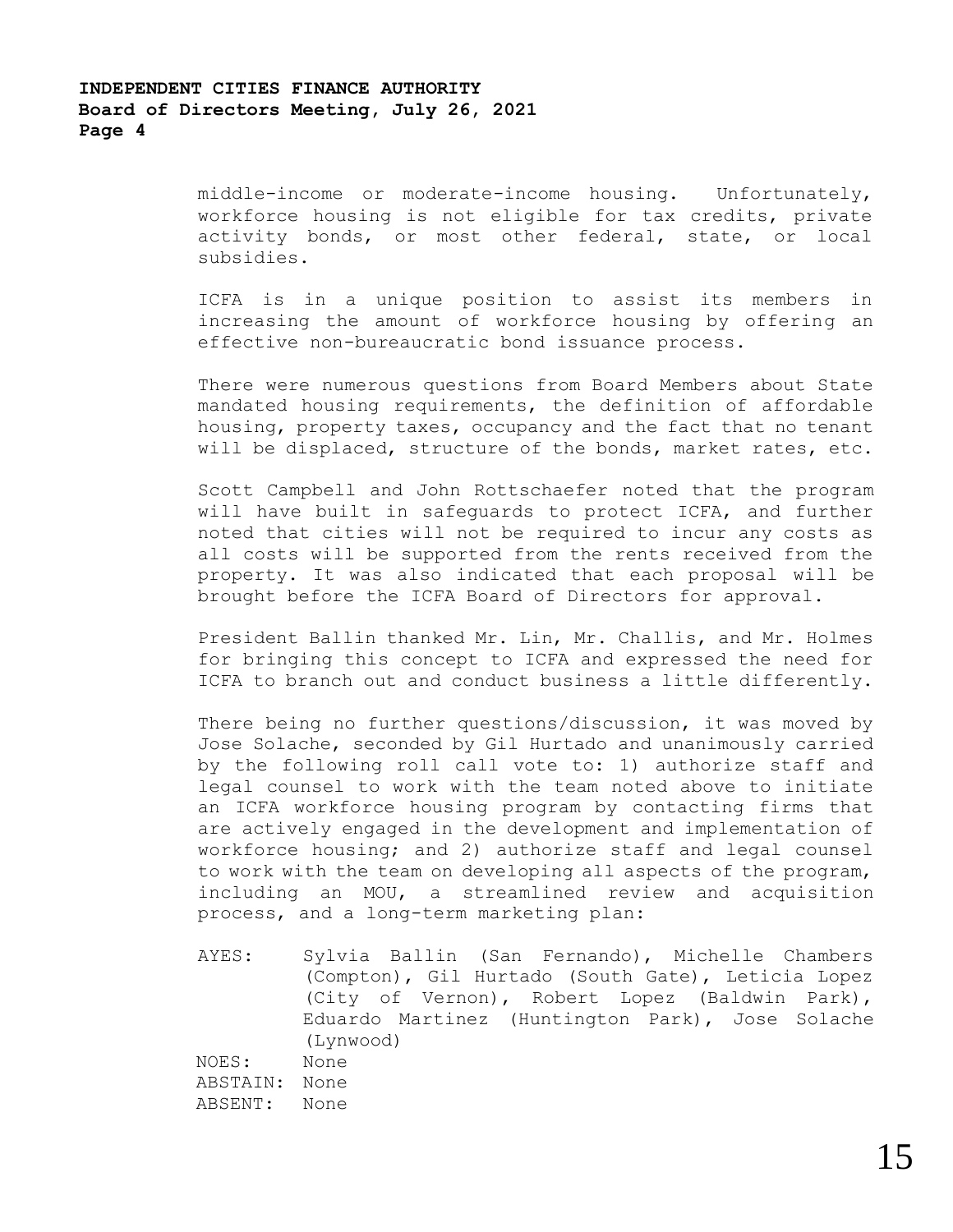#### **C. APPROVAL OF FINANCIAL ACCOUNTING FOR THE PERIOD MAY 1, 2021 TO JUNE 30, 2021.**

Staff referred those present to pages 7-8 of the agenda packet and provided a report on the receipts and expenditures for the period May 1, 2021 through June 30, 2021.

President Ballin asked if there were any comments or questions. There were none.

It was moved by Leticia Lopez, seconded by Jose Solache, and unanimously carried by the following roll call vote to approve the financial accounting for the period May 1, 2021 to June 30, 2021:

AYES: Sylvia Ballin (San Fernando), Michelle Chambers (Compton), Gil Hurtado (South Gate), Leticia Lopez (City of Vernon), Robert Lopez (Baldwin Park), Eduardo Martinez (Huntington Park), Jose Solache (Lynwood) NOES: None ABSTAIN: None ABSENT: None

#### **VI. COMMENTS FROM BOARD MEMBERS.**

Vice President Solache welcomed Michelle Chambers from the City of Compton to the ICFA Board who is replacing Aja Brown.

#### **VII. COMMENTS FROM STAFF.**

Staff indicated that Millennium Housing is in the process of refunding Vista de Santa Barbara Mobile Home Park in the City of Carpinteria and to, therefore, mark their calendars for a Board meeting to be held on Wednesday, August 18, 2021 at 12:00 noon.

#### **VIII. ADJOURNMENT.**

There being no further business to be discussed, the meeting was adjourned at 1:01 p.m.

Respectfully submitted,

 $/s/$ Deborah J. Smith Executive Director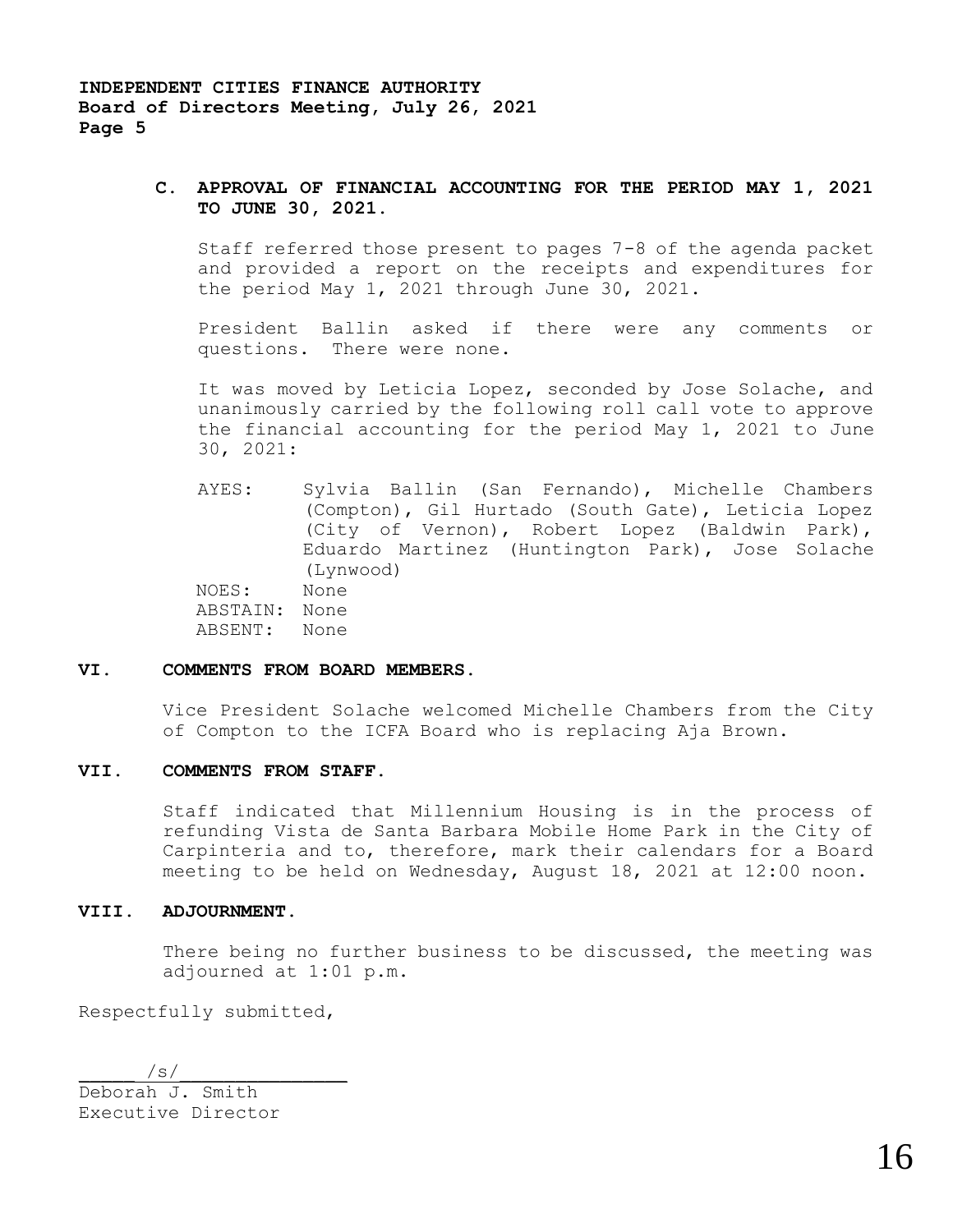# Vista de Santa Barbara







Billiards Room **Laundry Laundry** 



Pool **Space Space Space Space Space Space Space Space Space Space Space Space Space Space Space Space Space Space Sp** 



Entrance Clubhouse & Office



Clubhouse Interior Clubhouse Kitchen



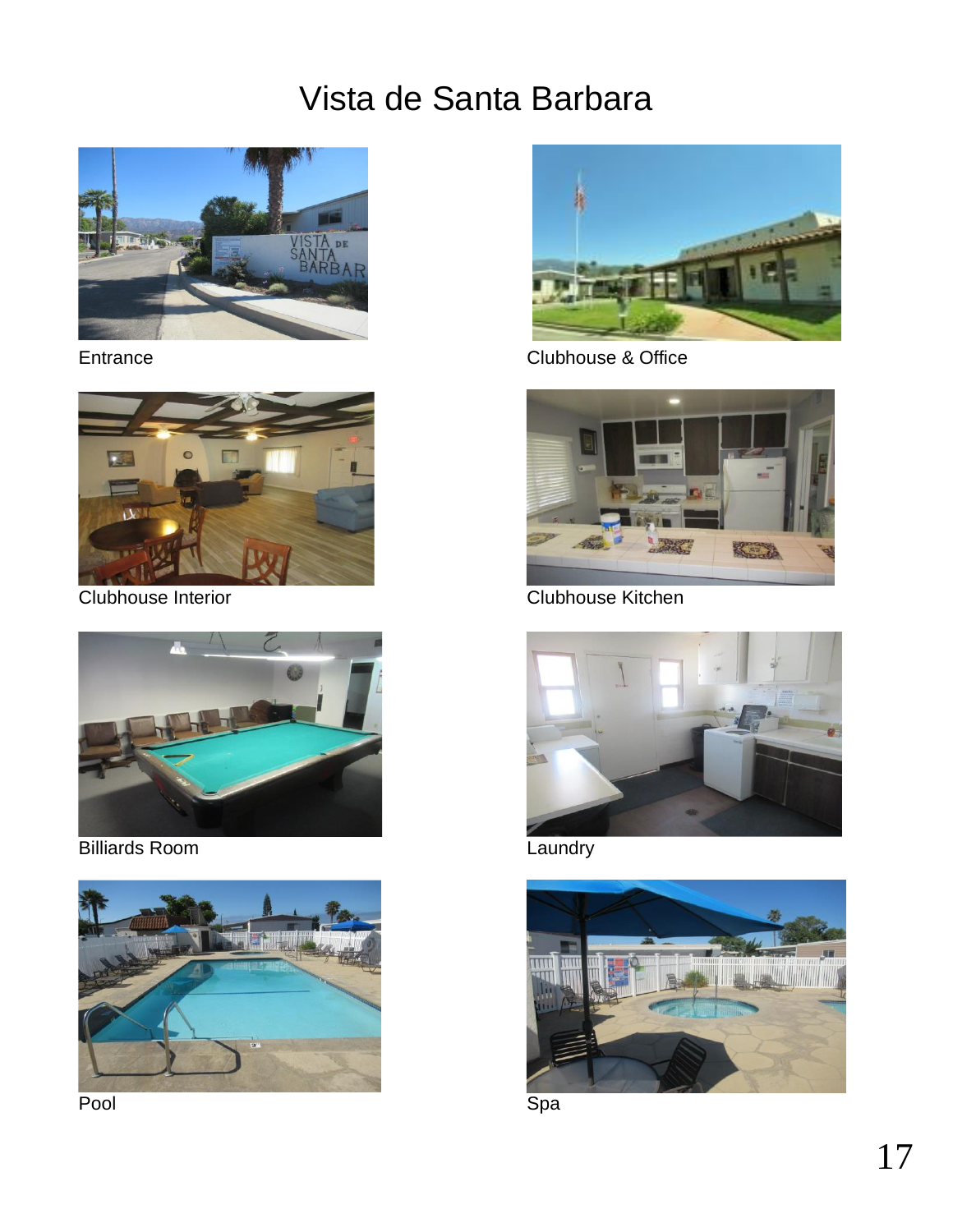



**Street View Street View Street View Street View Street View** 



Street View Street View Street View Street View Street View Street View Street View Street View Street View Street View Street View Street View Street View Street View Street View Street View Street View Street View Street





Shop Shop Shop Storage Area







Street View **Greenbelt & Walking Area**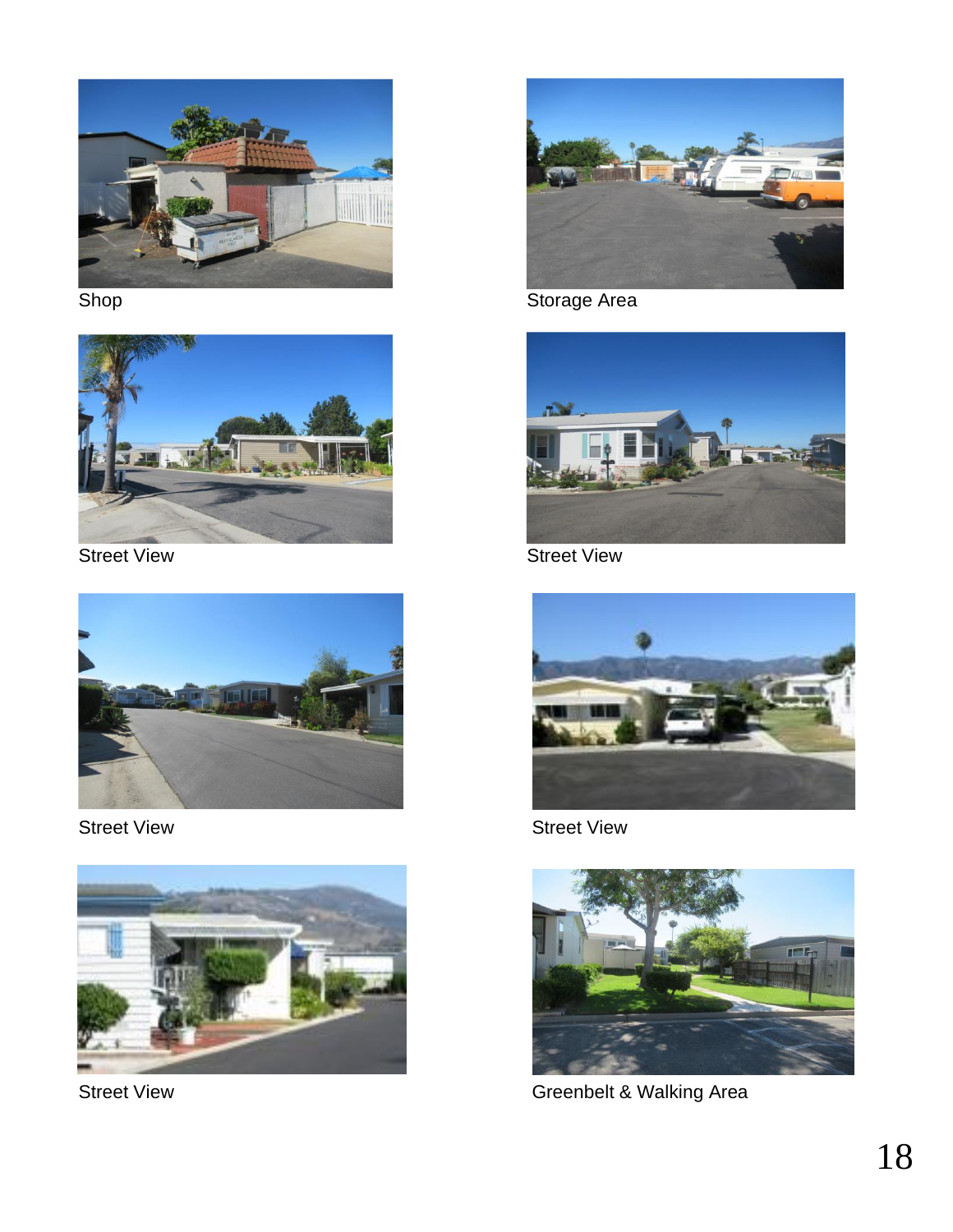## **RESOLUTION NO. 2021-4**

A RESOLUTION OF THE BOARD OF DIRECTORS/EXECUTIVE COMMITTEE OF THE INDEPENDENT CITIES FINANCE AUTHORITY AUTHORIZING THE ISSUANCE IN ONE OR MORE SERIES OF ITS NOT TO EXCEED \$16,500,000 AGGREGATE PRINCIPAL AMOUNT OF INDEPENDENT CITIES FINANCE AUTHORITY MOBILE HOME PARK REVENUE REFUNDING BONDS (VISTA DE SANTA BARBARA MOBILEHOME PARK) SERIES 2021A AND MOBILE HOME PARK SUBORDINATE REVENUE REFUNDING BONDS (VISTA DE SANTA BARBARA MOBILEHOME PARK) SERIES 2021B (FEDERALLY TAXABLE), AND APPROVING CERTAIN DOCUMENTS AND AUTHORIZING CERTAIN ACTIONS IN CONNECTION THEREWITH.

WHEREAS, the Independent Cities Finance Authority, a joint powers authority duly organized and existing under the laws of the State of California (the "Authority"), is authorized to issue bonds pursuant to Chapter 8 of Part 5 of Division 31 of the Health and Safety Code of the State of California (the "Act") to finance the acquisition of mobile home parks by nonprofit organizations within the jurisdiction of the Authority; and

WHEREAS, the Authority previously issued its Mobile Home Park Revenue Bonds (Vista de Santa Barbara Mobilehome Park) Series 2013A (the "Prior Series A Bonds") and its Mobile Home Park Subordinate Revenue Bonds (Vista de Santa Barbara Mobilehome Park) Series 2013B (the "Prior Series B Bonds" and, together with the Prior Series A Bonds, the "Prior Bonds") pursuant to an Indenture of Trust, dated as of September 1, 2013 (the "Prior Indenture"), between the Authority and U.S. Bank National Association, as successor trustee to MUFG Union Bank, N.A. (formerly known as Union Bank, N.A.), in such capacity (the "Prior Trustee"), and loaned the proceeds of the Prior Bonds (the "Prior Loan") to Millennium Housing LLC, a California limited liability company (the "Borrower"), in order to provide financing with respect to the acquisition and improvement of a mobile home park known as Vista de Santa Barbara Mobilehome Park (the "Project") located in the City of Carpinteria, California (the "City"); and

WHEREAS, the Borrower has requested that the Authority issue and sell one or more series of its revenue refunding bonds for the purpose of refinancing the Prior Loan, refunding the Prior Bonds and financing certain improvements to the Project; and

WHEREAS, the sole member of the Borrower is qualified as an exempt organization under Section 501(c)(3) of the Internal Revenue Code of 1986, as amended (the "Code"), and the operation of the Project by the Borrower will further its purpose to encourage, preserve, rehabilitate, develop, operate, and maintain decent, safe, sanitary and affordable housing for low income and disadvantaged persons in the State of California; and

WHEREAS, the operation of the Project by the Borrower will lessen the governmental burden of the City by preserving affordable housing within the City and is in the public interest; and

WHEREAS, pursuant to the Act, the Authority proposes to issue its Mobile Home Park Revenue Refunding Bonds (Vista de Santa Barbara Mobilehome Park) Series 2021A in a principal amount not to exceed \$15,000,000 (the "Series A Bonds") and its Mobile Home Park Subordinate Revenue Refunding Bonds (Vista de Santa Barbara Mobilehome Park) Series 2021B (Federally Taxable) in a principal amount not to exceed \$1,500,000 (the "Series B Bonds" and, together with the Series A Bonds, the "Bonds") and to loan the proceeds of such Bonds to the Borrower in order to refinance the Prior Loan, refund the Prior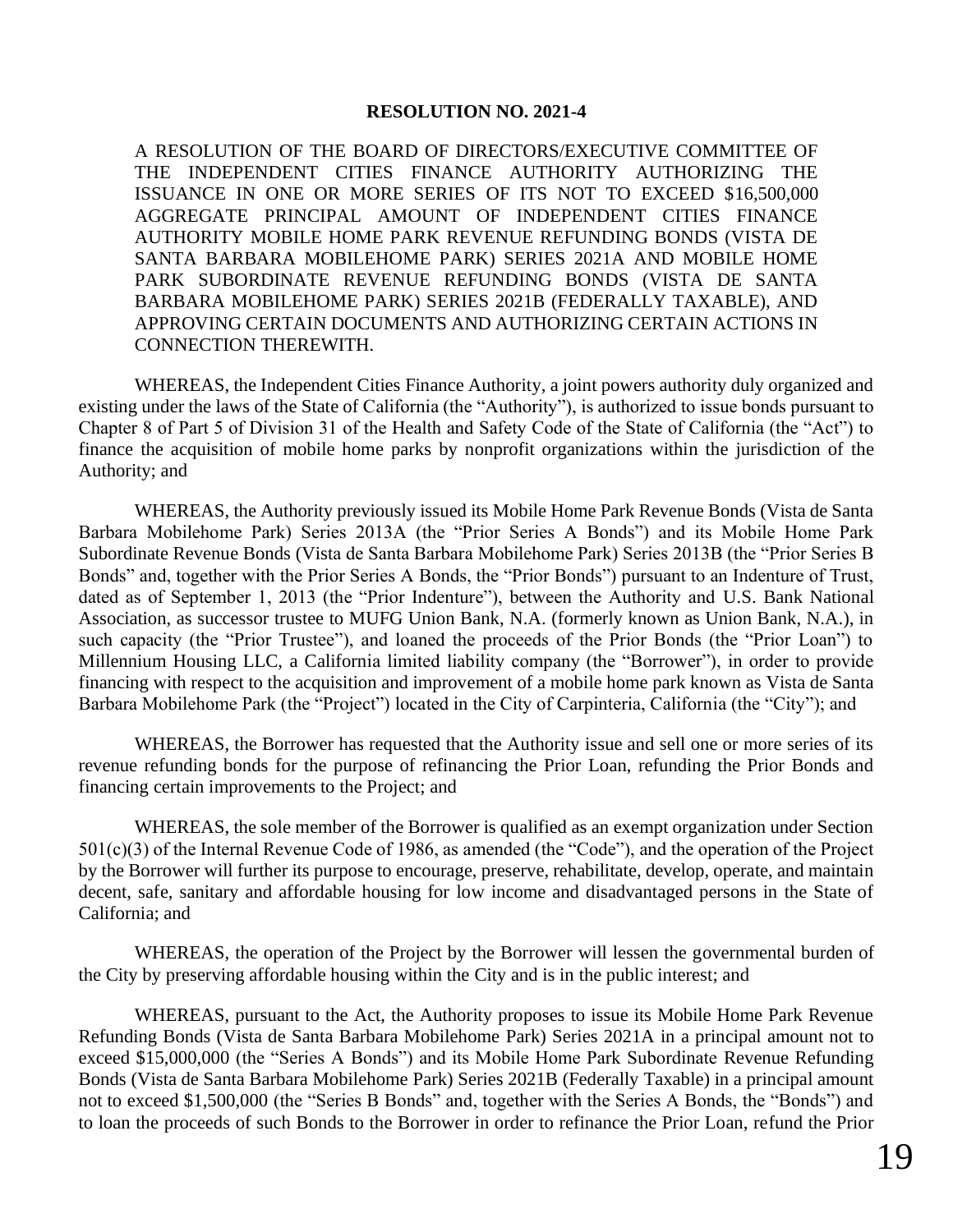Bonds, to finance certain improvements to the Project and to pay certain costs incurred in connection with the issuance of the Bonds; and

WHEREAS, there has been presented to the Board of Directors/Executive Committee at this meeting proposed forms of an Indenture of Trust, a Loan Agreement, a Regulatory Agreement and Declaration of Restrictive Covenants for the Project, an Administration and Oversight Agreement, a Preliminary Official Statement, and a Purchase Contract among the Authority, the Borrower and Newcomb Williams Financial Group, securities offered through Stinson Securities, LLC (the "Underwriter") pursuant to which the Bonds will be purchased by the Underwriter for sale to the public; and

WHEREAS, as required by Section 147(f) of the Code, the City Council of the City has conducted a duly noticed public hearing with respect to the proposed issuance of the Bonds and financing of the Project by the Authority, such notice having been published in a newspaper of general circulation in the City, and as the applicable elected representatives of the City, the City Council has approved the issuance of the Bonds; and

WHEREAS, all acts, conditions and things required by the laws of the State of California to exist, to have happened and to have been performed precedent to and in connection with the issuance of the Bonds exist or will exist, have happened or will happen and have been or will be performed in due time, form and manner as required by law, and the Authority is now duly authorized and empowered, pursuant to each and every requirement of law, to issue the Bonds for the purposes, in the manner and upon the terms herein provided.

NOW, THEREFORE, BE IT RESOLVED, DETERMINED AND ORDERED BY THE BOARD OF DIRECTORS/EXECUTIVE COMMITTEE OF THE INDEPENDENT CITIES FINANCE AUTHORITY AS FOLLOWS:

SECTION 1. Recitals. The above recitals, and each of them, are true and correct.

SECTION 2. Appointment of Trustee. U.S. Bank National Association is hereby appointed as the initial trustee (the "Trustee") under the Indenture of Trust (the "Indenture") relating to the Bonds, with the duties and powers of such Trustee as are set forth in the Indenture.

SECTION 3. Indenture. The Indenture authorizing the issuance of the Bonds, between the Authority and the Trustee, in the form presented at this meeting, is hereby approved and the President, Vice President or Executive Director (each, an "Authorized Officer"), each acting alone, are hereby authorized and directed, for and in the name and on behalf of the Authority, to execute and deliver the Indenture in substantially the form hereby approved together with such additions or changes as the officer executing the same, upon consultation with the Authority counsel or bond counsel, may approve, such approval to be conclusively evidenced by the execution and delivery thereof by the Authority.

SECTION 4. Form of Bonds. The forms of the Bonds, as set forth in the Indenture, are hereby approved and the President or Vice President and the Secretary are hereby authorized and directed to execute by manual or facsimile signature, for and in the name and on behalf of the Authority, the Bonds in substantially the forms hereby approved together with such additions or changes as the officer executing the same, upon consultation with the Authority counsel or bond counsel, may approve, such approval to be conclusively evidenced by the execution and delivery thereof by the Authority, in either temporary and/or definitive form in the aggregate principal amounts and all in accordance with the terms and provisions of the Indenture.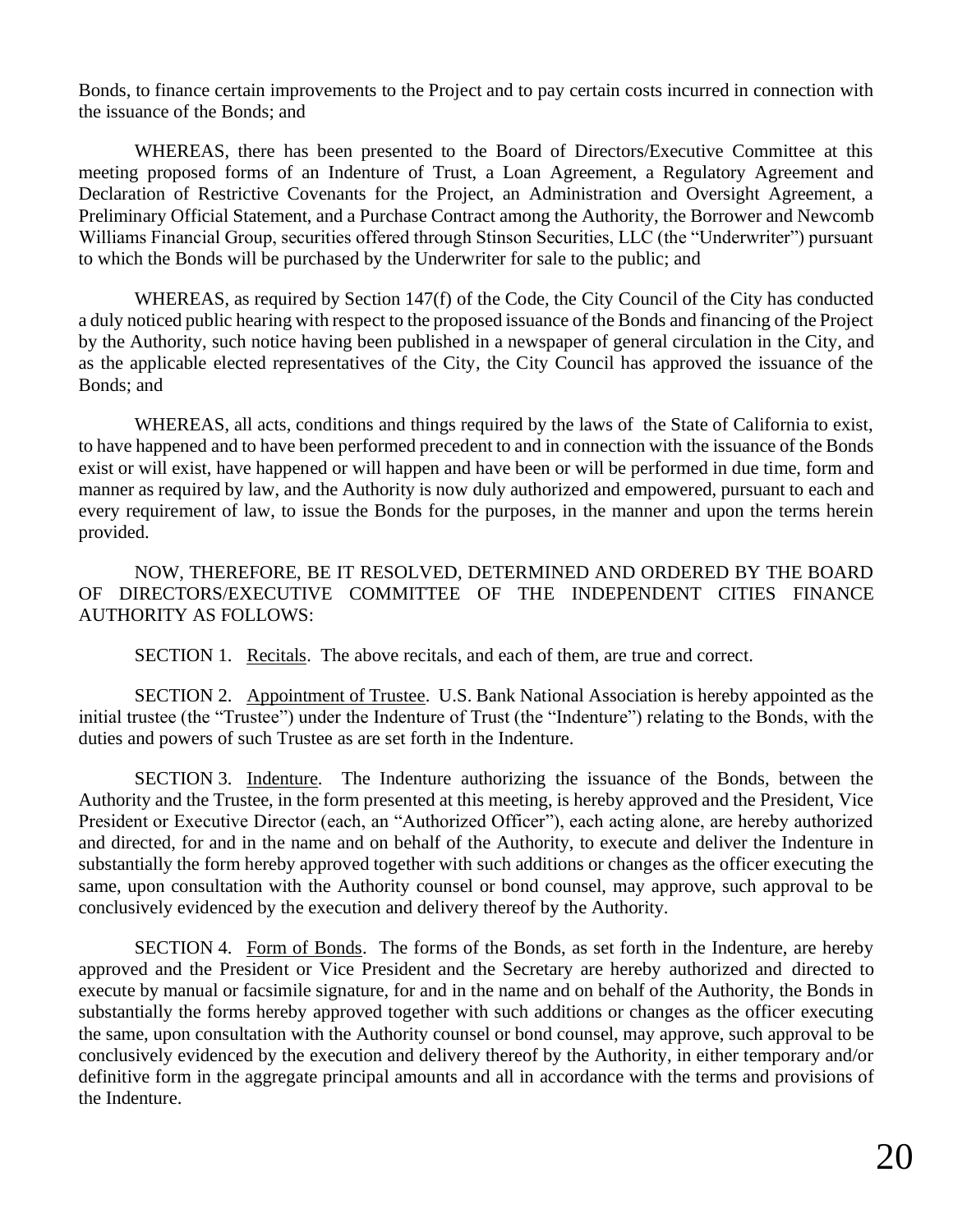SECTION 5. Loan Agreement. The Loan Agreement (the "Loan Agreement") by and among the Authority, the Trustee and the Borrower, whereby the proceeds of the Bonds are to be loaned to the Borrower for the purposes set forth therein, in the form presented at this meeting, is hereby approved and the Authorized Officers, each acting alone, are hereby authorized and directed, for and in the name and on behalf of the Authority, to execute and deliver the Loan Agreement in substantially the form hereby approved together with such additions or changes as the officer executing the same, upon consultation with the Authority counsel or bond counsel, may approve, such approval to be conclusively evidenced by the execution and delivery thereof by the Authority.

SECTION 6. Regulatory Agreement. The Regulatory Agreement and Declaration of Restrictive Covenants, by and among the Authority, the Trustee and the Borrower (the "Regulatory Agreement") in the form presented at this meeting, is hereby approved and the Authorized Officers, each acting alone, are hereby authorized and directed, for and in the name and on behalf of the Authority, to execute and deliver the Regulatory Agreement with respect to the Project in substantially the form hereby approved together with such additions or changes therein as the officer executing the same, upon consultation with the Authority counsel or bond counsel, may approve, such approval to be conclusively evidenced by the execution and delivery thereof by the Authority.

SECTION 7. Official Statement. The Preliminary Official Statement relating to the Bonds (the "Preliminary Official Statement") in the form presented at this meeting, is hereby approved for use in connection with the marketing of the Bonds. The Executive Director is hereby authorized and directed to make changes to the form of the Preliminary Official Statement hereby approved, upon consultation with the Authority counsel or bond counsel, as necessary or desirable to reflect the terms of the financing and the documents with respect thereto.

The Preliminary Official Statement may be brought into the form of a final Official Statement which shall contain such changes or modifications thereto as may be deemed necessary or desirable by the Executive Director, upon consultation with the Authority counsel or bond counsel. The Authorized Officers, each acting alone, are hereby authorized and directed, for and in the name and on behalf of the Authority, to execute and deliver the final Official Statement. The Authorized Officers, each acting alone, are authorized and directed, on behalf of the Authority, to certify the Preliminary Official Statement as "deemed final" for purposes of Rule 15c2-12 under the Securities and Exchange Act of 1934, as amended ("Rule 15c2-12"), and to certify the Official Statement as "final" pursuant to Rule 15c2-12.

SECTION 8. Purchase Contract. The Purchase Contract with respect to the Bonds among the Authority, the Borrower and the Underwriter, in the form presented at this meeting, is hereby approved. The Authorized Officers, each acting alone, are hereby authorized to execute the Purchase Contract in substantially said form, together with such additions or changes as the officer executing the same, upon consultation with the Authority counsel or bond counsel, may approve, such approval to be conclusively evidenced by the execution and delivery of the Purchase Contract by the Authority; provided that the principal amount, the net interest cost, the maturity date and the Underwriter's discount for (a) the Series A Bonds do not exceed the following: (i) Maximum Principal Amount: \$15,000,000; (ii) Net Interest Cost: 4.50%; (iii) Maturity Date: December 31, 2060; and (iv) Underwriter's Discount or Fee: 2.00% and (b) the Series B Bonds do not exceed the following: (i) Maximum Principal Amount: \$1,500,000; (ii) Net Interest Cost: 6.00%; (iii) Maturity Date: December 31, 2060; and (iv) Underwriter's Discount or Fee: 2.00%.

SECTION 9. Administration Agreement. The Administration and Oversight Agreement (the "Administration Agreement") in the form presented at this meeting, by and among the Authority, the Borrower, and Wolf & Company Inc. (or such other entity as the Executive Director shall select) as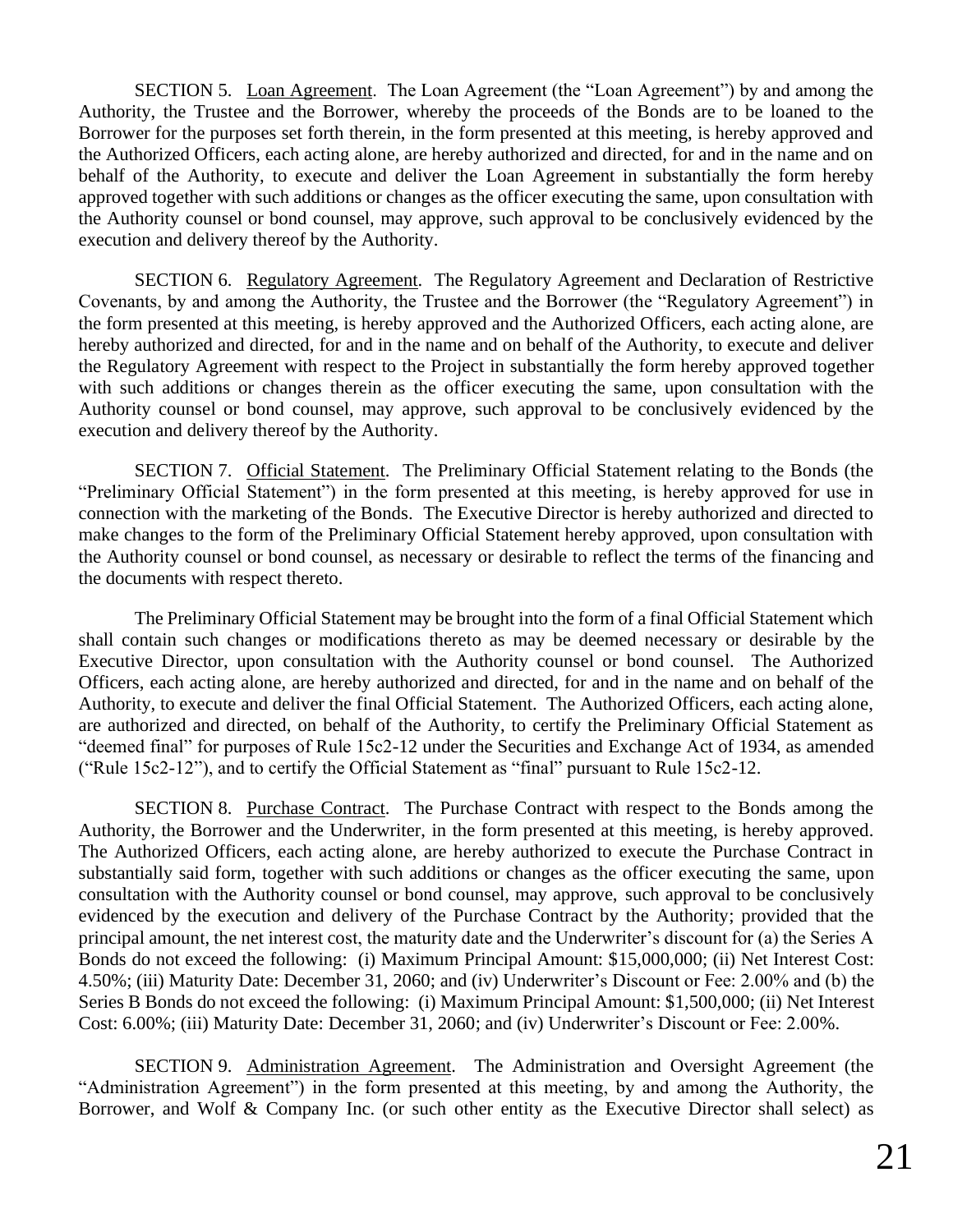Oversight Agent, is hereby approved and the Authorized Officers, each acting alone, are hereby authorized and directed, for and in the name and on behalf of the Authority, to execute the Administration Agreement in substantially the form hereby approved, together with such additions or changes as the officer executing the same, upon consultation with the Authority counsel or bond counsel, may approve, such approval to be conclusively evidenced by the execution and delivery thereof.

SECTION 10. Designation of Professionals. The law firm of Gilmore & Bell, P.C. is hereby designated as bond counsel and disclosure counsel to the Authority with respect to the Bonds. Newcomb Williams Financial Group, securities offered through Stinson Securities, LLC is hereby designated as underwriter for the Bonds. Best Best & Krieger, LLC shall serve as the issuer's counsel.

SECTION 11. Ratification of Prior Acts. All actions previously taken (not inconsistent with the provisions of this resolution) by the Authority and by the officers of the Authority directed toward the issuance and sale of the Bonds are hereby ratified and approved.

SECTION 12. Other Acts. The President, Vice President, members of the Board of Directors/Executive Committee, Executive Director, Secretary, Treasurer, Authority counsel, and all other officers of the Authority are hereby authorized and directed, for and in the name and on behalf of the Authority, to do any and all things and take any and all actions, including without limitation, obtaining bond insurance and a rating for the Bonds, if either is deemed to be advisable upon consultation with the Authority's financial consultant and the Underwriter, and including execution and delivery of any and all assignments, certificates, requisitions, agreements, notices, consents, instruments of conveyance, warrants and other documents which they, or any of them, may deem necessary or advisable in order to consummate the transactions as described herein in connection with the issuance and sale of the Bonds or to otherwise effectuate the purposes of this Resolution.

SECTION 13. Limited Obligations. The Bonds, together with interest thereon, shall be limited obligations of the Authority, giving rise to no pecuniary liability of the Authority, any member of the Authority, the State of California or any political subdivision thereof, nor any charge against its general credit, and shall be payable solely from the Indenture trust estate. The Bonds shall not constitute an indebtedness or loan of the credit of the Authority, any member of the Authority or the State of California or any political subdivision thereof within the meaning of any constitutional or statutory provisions.

SECTION 14. Severability. If any provisions of this Resolution should be held invalid, the invalidity of such provision shall not affect the validity of any of the other provisions of this resolution.

SECTION 15. Effective Date. All resolutions of the Authority or parts thereof, inconsistent herewith, are hereby repealed to the extent only of such inconsistency. This Resolution shall take effect immediately upon adoption.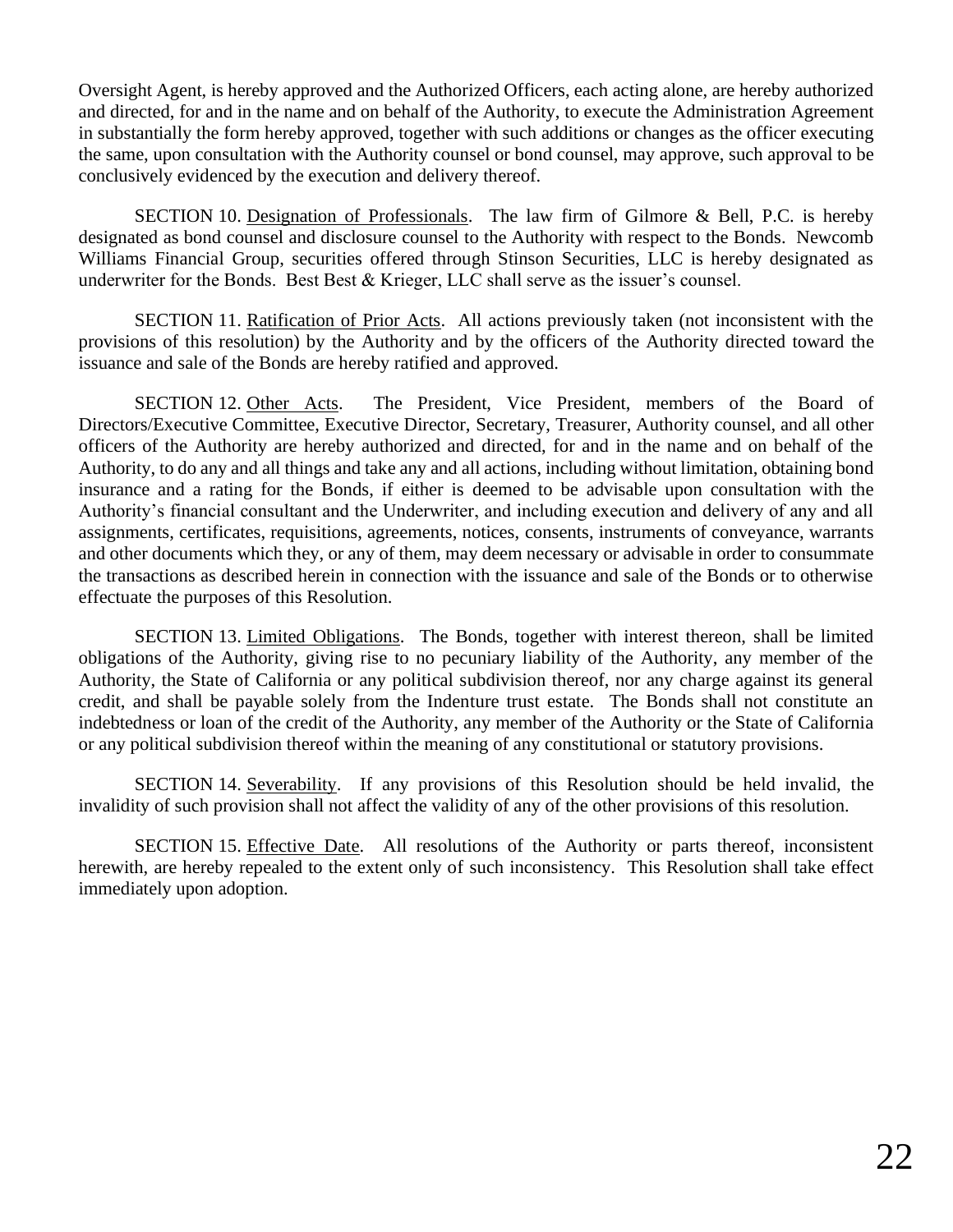# PASSED, APPROVED, AND ADOPTED BY THE INDEPENDENT CITIES FINANCE AUTHORITY THIS 18TH DAY OF AUGUST, 2021.

President

Secretary/Executive Director

\_\_\_\_\_\_\_\_\_\_\_\_\_\_\_\_\_\_\_\_\_\_\_\_\_\_\_\_\_\_\_\_\_\_\_\_